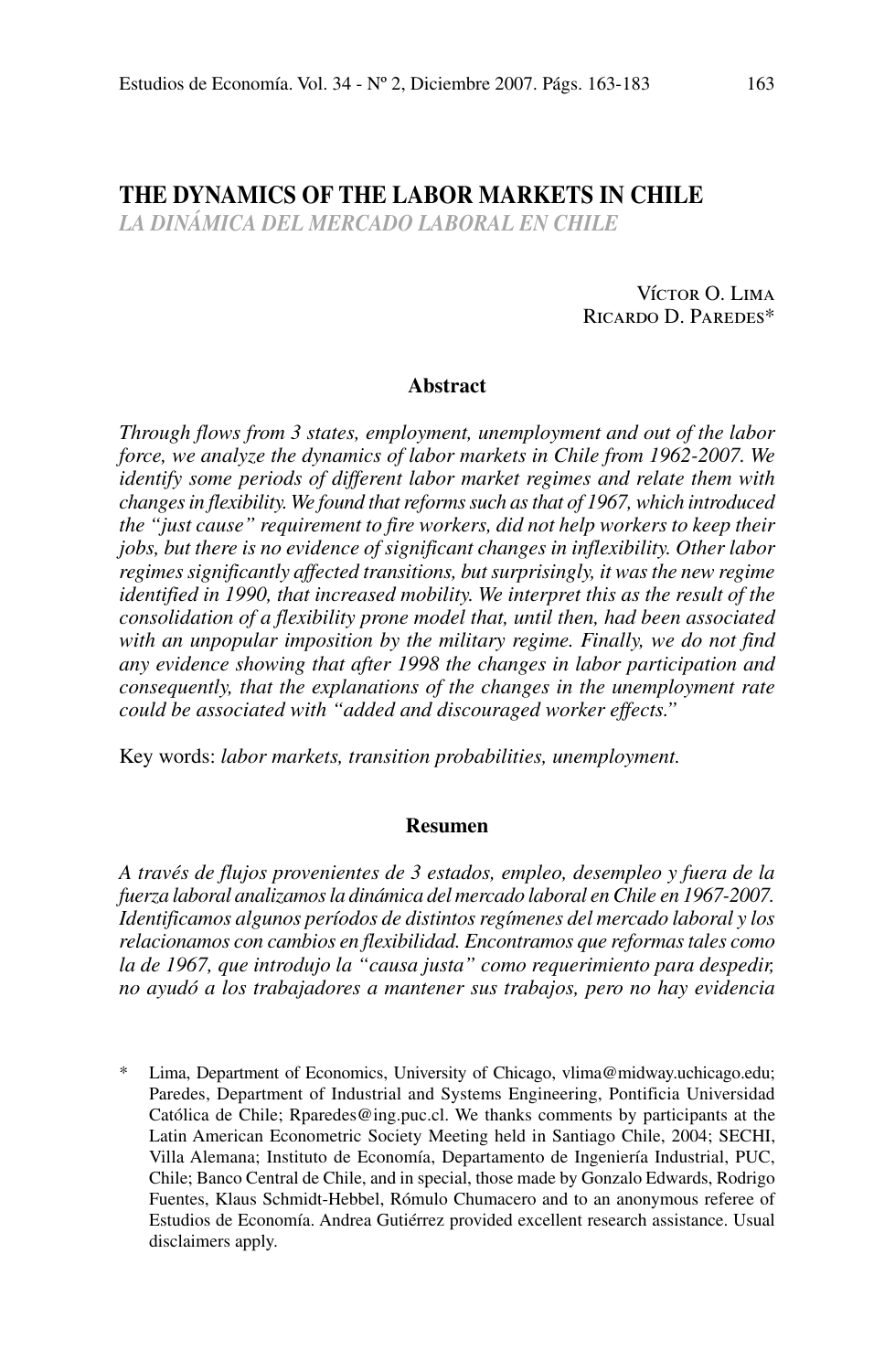*de cambios significativos en rigidez. Otros regímenes laborales afectaron en forma significativa las transiciones, pero sorprendentemente se encontró que el nuevo régimen laboral de 1990 aumentó la movilidad. Interpretamos este resultado como la consolidación de un modelo que propicia la flexibilidad, el cual, hasta entonces, había estado asociado con una impopular imposición del régimen militar. Finalmente, no encontramos evidencia alguna que muestre que luego de 1998 los cambios en la participación laboral y, por consiguiente, las explicaciones de los cambios en la tasa de desempleo, puedan estar asociados con efectos de trabajador "añadido y desalentado".*

Palabras clave: *mercados laborales, probabilidades de transición, desempleo.*

JEL Classification: *J38, J63.*

## **1. Introduction**

The study of Chilean labor markets offers significant interest due to at least three reasons. First, Chile went from being a highly regulated economy to being one of the most open and unregulated economies in the world by implementing deep economic reforms in most institutions, including the pension system and the labor markets. Second, the University of Chile employment survey provides a unique historical series, which allows economic and statistical analysis that is not possible in most LDCs. And third, the performance of labor markets in Chile has been puzzling. The jump in the unemployment rate in the middle seventies, when the government carried out the first wave of structural reforms, was not reversed despite the rapid growth of the economy in the last part of that decade. On the other hand, in the eighties, after a much deeper crisis that lead the unemployment rate to over 25 percent, the recovery in employment and the growth in wages were much more rapid than expected.

Studying the labor markets dynamics is crucial not only to understand the development process and the perspective of the economy, but also to understand the meaning of some indicators captured through surveys in a particular period. As an illustration for such importance, let's consider two economies in which one twelfth of the workers are unemployed (i.e., the unemployment rate is 8.6 percent in each economy). The unemployment rate is not reliable as a measure of the labor market performance. In the economy 1 the 8.6 percent unemployment is explained because each worker is unemployed for one month every year, while in the economy 2, 8.6 percent of their labor force is permanently unemployed. While both economies have the same rate of unemployment, the two economies have very different dynamics.

The difference between these two economies arises from the flows into and out of unemployment. Attempting to understand the state of the labor market based only on measures of the stock of employed and unemployed workers will present an incomplete picture of the labor market. Thus, it is important to analyze the flows between employment, unemployment, and out of the labor force to have a better understanding of the way in which the labor market works. This is, of course, useful in designing policies to reduce or, at least, lessen the impact of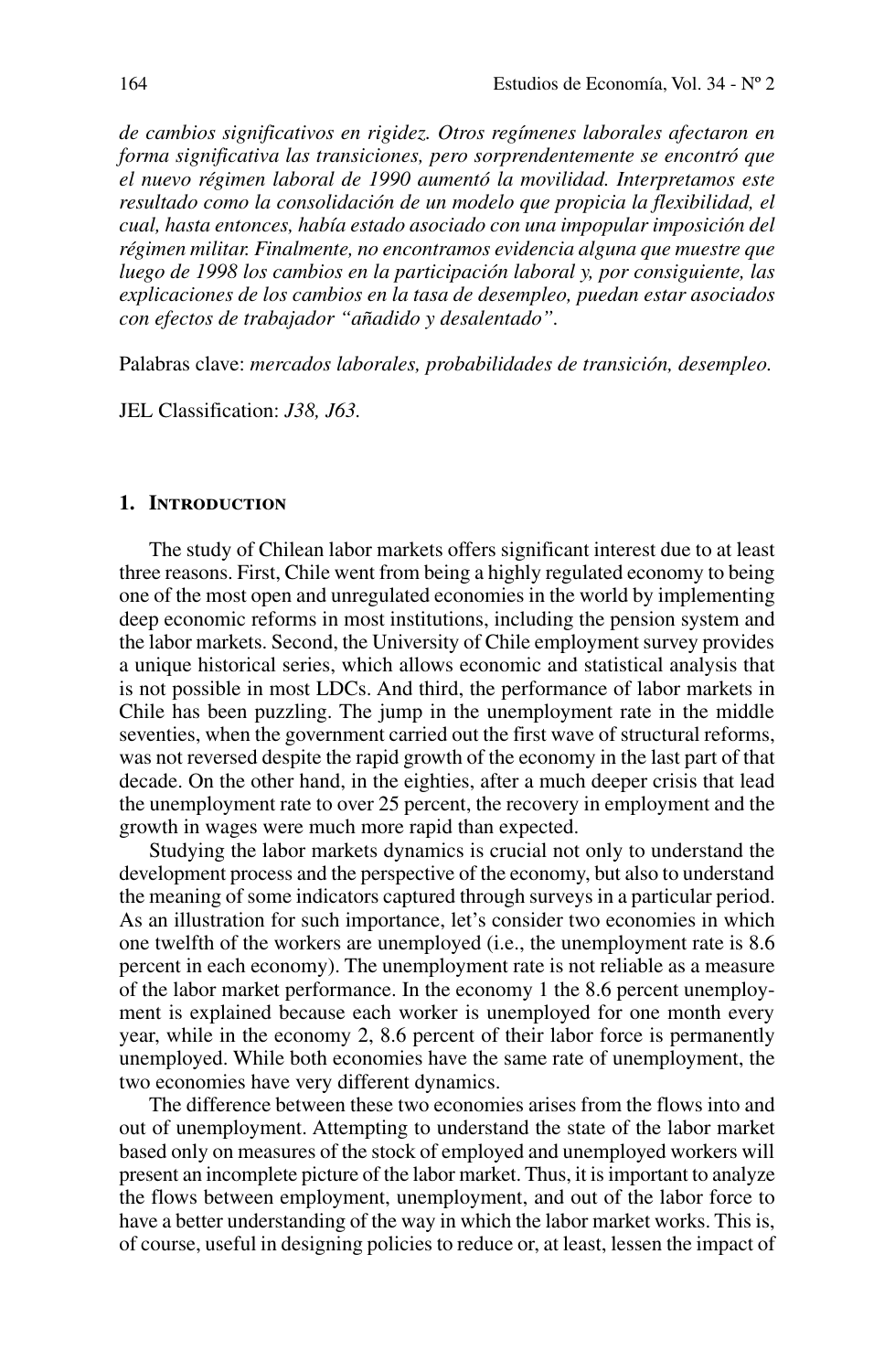unemployment.<sup>1</sup> Unfortunately, however, panel data, based on the follow-up of a sample of people (or any other unit of study) across time, is not available from a historical perspective, so only indirect approaches can be carried out.<sup>2</sup>

In this paper we perform a dynamic analysis to analyze whether the changes in the labor laws have affected flexibility in the labor markets in Chile. To do so, we analyze mobility in different periods associated with different labor regulations: 1962-1966; 1967-1973; 1974-1979; 1980-1990; 1991-1998, and 1999-2007. Within each period, labor laws and other institutional arrangements were relatively stable, but the end of each period marks the beginning of a new institutional framework, that is, a set of policies and laws directed at altering the performance of the labor market. We estimate transition probabilities across three possible states: unemployment, employment, and out of the labor force and we associate flexibility with the size of these transition probabilities.

The paper is organized as follows. In Section 2 we describe the Chilean economy during the period 1960-2007. Section 3 presents the methodology to compute transition probabilities and the results. Section 4 concludes.

## **2. The Chilean Economy and the Labor Market**

Chile, as most Latin American countries, began to experience strong State intervention in 1930, as a result of the great depression. The great depression was probably the most important conditioning factor that determined the roles that the State and other sectors and entities would play in the economy over the next forty years. In Chile, labor law was very protective of the worker during those years. Only one union per firm was allowed and union membership was mandatory. Strikes had no limit and replacement of striking workers was forbidden. Dismissal of workers was very difficult since 1966, when the law prohibiting dismissals of workers without a justified reason was banned. Due to the rigidity of the labor market, the public sector, the only sector in which wages increased in real terms, was the main generator of employment.<sup>3</sup> In the private sector, wages were closely determined by regulation, including minimum wages and adjustment clauses. State intervention, including labor market regulation, reached its peak in the early seventies during the Allende administration. In 1970, when Allende took office, there were 75 State-owned enterprises; by 1973, there were more than 200, accounting for 39 percent of the country's GDP. Consistent with these institutions, employment growth in the 1960's followed the path of the economy. While relatively low employment output elasticity before the 1970's existed, the unemployment rate remained relatively low due to the increasing schooling rate and lower labor market participation, and to the progressive involvement of the government as an employer.

<sup>&</sup>lt;sup>1</sup> Part of the vast literature on the topic is Besley and Burgess (2004), Forteza and Rama (2001); Heckman and Pagés (2000); Karanassou and Snower (1998); and Di Tella (2005).

<sup>&</sup>lt;sup>2</sup> For some analysis of the Chilean experience, see Haindl (1985), Riveros (1985), Sapelli (1996), Cahmi, Engel and Micco (1987), Larrañaga and Paredes (1999), and Paredes (2003).

<sup>&</sup>lt;sup>3</sup> See González (1996) for a detailed description of the laws and their changes.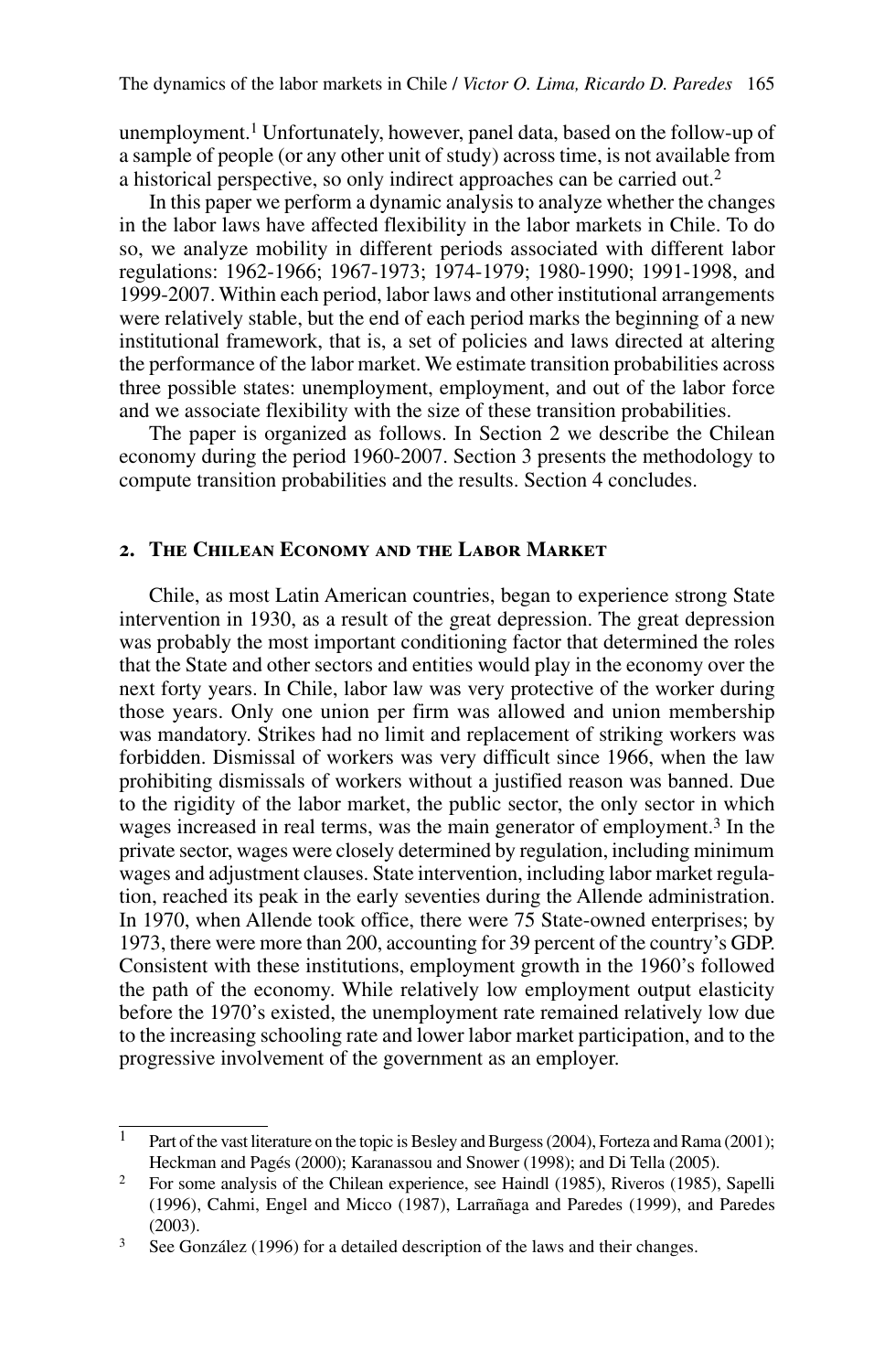The main changes in institutions and economic performance appeared in 1966 when dismissal at will ended. Between 1967 and 1973 a firms dismissing a worker without a "justified cause," should pay one month per year of work, plus the forgone earnings during the trial. The second largest change came in 1973. In September of that year, a military regime overthrew Allende's government. That year marks the beginning of a process of structural adjustment and reforms. The public sector deficit was the greatest problem faced by the Military Junta in 1973. An increase in taxes and a drastic cut in government expenditures were the first actions that helped reduce the fiscal deficit. Expenditures on civil servants' salaries were reduced by more than 30 percent in four years, as public sector employment was cut by a third (100,000 jobs). Furthermore, from the very outset of the new administration, the government required its agencies to reduce their headcount by 20 percent, discontinued all fund transfers to most State owned firms, did away with discriminatory rules favoring public institutions (basically the Civil Service), and increased the prices of public services markedly. Simultaneously, the new government deregulated most of the previously controlled prices (out of 3,000 initially price-controlled commodities, only 30 were left by 1975), reduced import tariffs from 103 percent to 10 percent, and implemented a tax reform.

Regarding labor, in 1973 and for the following six years, unions were banned and collective bargaining was replaced by a government wage setting plan and although the Labor Code did not change, Courts became "pro firms" and started accepting most reasons for dismissals, something that contrasted with the previous period. The crisis and the institutional and economic changes rocketed unemployment to over 30 percent. Thus, while the law did not change, there was a de facto deregulation. In particular, the Ministry of Labor accepted "economic reasons" as a justified reason to dismiss workers. The consequence: between 1973 and 1978 layoffs increased substantially (González, 1996).

After the crisis, and despite the important recovery of GDP since 1978, the growth of employment and wages was slow. Some reasons may be that the tariff reduction policy implemented between 1974 and 1979 failed to establish clear objectives in terms of product specialization and export orientation (see, Edwards and Edwards, 1987), and that the economy did not have the capacity to readjust its human resources to the new skill needs (Paredes and Riveros, 1996). However, another explanation for the poor performance in the labor markets in late 1970s and early 1980s lies in the rigidities in the market. As a matter of fact, this diagnosis produced a major change in individual rights in June 1978, through the enactment of the Law Decree 2.200. This ended the requirement to ask for permission of the Ministry of Labor in the case of collective (massive) firing something though that in practice was generally allowed. Since then, firms were allowed to dismiss workers for economic needs and it was not required to have a "just cause" anymore.

In 1979, the new Labor Code was approved and sweeping reforms were introduced. Among the most important was the elimination of national unions in favor of firm level ones. Unionization became voluntary and workers' right to strike was curtailed. Since then, striking workers could be replaced from the first day of a strike. In the case of firing workers, a limit was set on the severance payment equivalent to 5 months, reducing firm's burden. In addition, in 1980 all restrictions on sub contracting ended. Also, in the early 1980s the central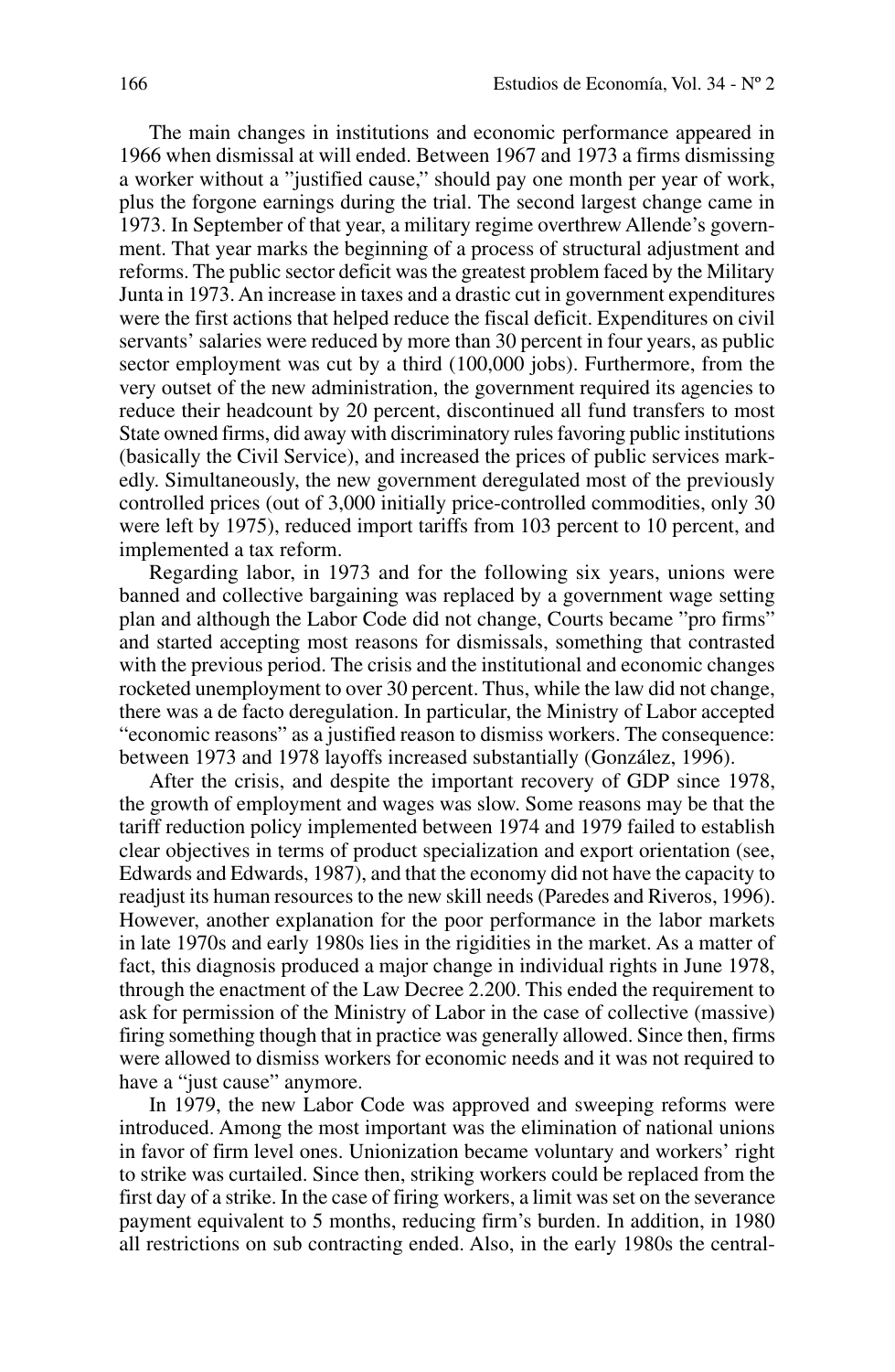ized pension system was replaced by a private one, which reduced the social contribution from 30 percent to 20 percent.

The international crisis of the early 1980s hit Chile in a context where the economy was in a weak production and balance of payments position. As a consequence and without a structural change, the macroeconomic effect on unemployment was huge. The unemployment rate increased from 10.5 percent in September of 1981 to 24.9 percent in September of 1983 and real wages declined by about 12 percent. The government reacted with a massive temporal emergency employment program.

By mid 1980s the government also initiated a massive privatization program, which included traditionally state owned enterprises.<sup>4</sup> Also the government introduced new rules governing the stock exchange, the insurance industry and mutual funds. The new rules sought to provide transparency and to ensure portfolio diversification. In fact, there is relative agreement that the first privatization stage presented problems mainly because of this lack of regulation (Harberger, 1985). Since 1984, a more coherent policy approach relied on the expansion of labor-intensive sectors by freeing the exchange rate. Fiscal management became even more conservative, shrinking the consolidated deficit to zero.<sup>5</sup>

In 1990 Chile underwent a new institutional change with the recovery of democracy. However, the basic economic aspects initiated with the mid 1970's reforms were retained, especially the macroeconomic policy of the late 1980's. Four governments pertaining to the same party coalition successively took office in 1990, 1994, 2000 and 2006. A main characteristic of these governments is that they kept a basic consensus on the critical role of the private sector and of private property, the importance of non discriminatory policies and the use of markets to achieve efficiency. These governments, though, attached a much more critical role to social policies and were concerned not only with poverty but also with income distribution.

Notwithstanding, in 1991 some changes in the labor law took place. Perhaps the most significant was the increase in the limit to severance payment that went from 5 to 11 months. This amendment in the labor law was considered a final adjustment that would validate most previous changes that took place under the military government. Despite this "additional rigidity" the ratification of most elements of the 1980 Labor Code seems to explain the most impressive increase in foreign investment and the sustained growth of about 6 per cent and the rate of unemployment that remained close to its natural level until late 1998.6 However, since 1998, without any structural change, there was a macroeconomic downturn in Chile due to two factors: the beginning of the Asian crisis and a truly political cyclical period. The second factor was reflected in an important relaxation of the fiscal discipline, a huge increase in the minimum wages that reached 30%

<sup>4</sup> For instance, ENTEL (telecommunications), CTC (local telephony) and ENDESA (electricity generation and distribution). For a detailed analysis and description of the privatization process in Chile, see Hachette and Lüders (1993).

<sup>&</sup>lt;sup>5</sup> This, however, had a negative social impact which, was addressed by providing greater assistance to the extremely needy.

<sup>6</sup> Paredes and Riveros (1996) analyze the level and the causes of unemployment, concluding that in 1990 most unemployment was "voluntarily."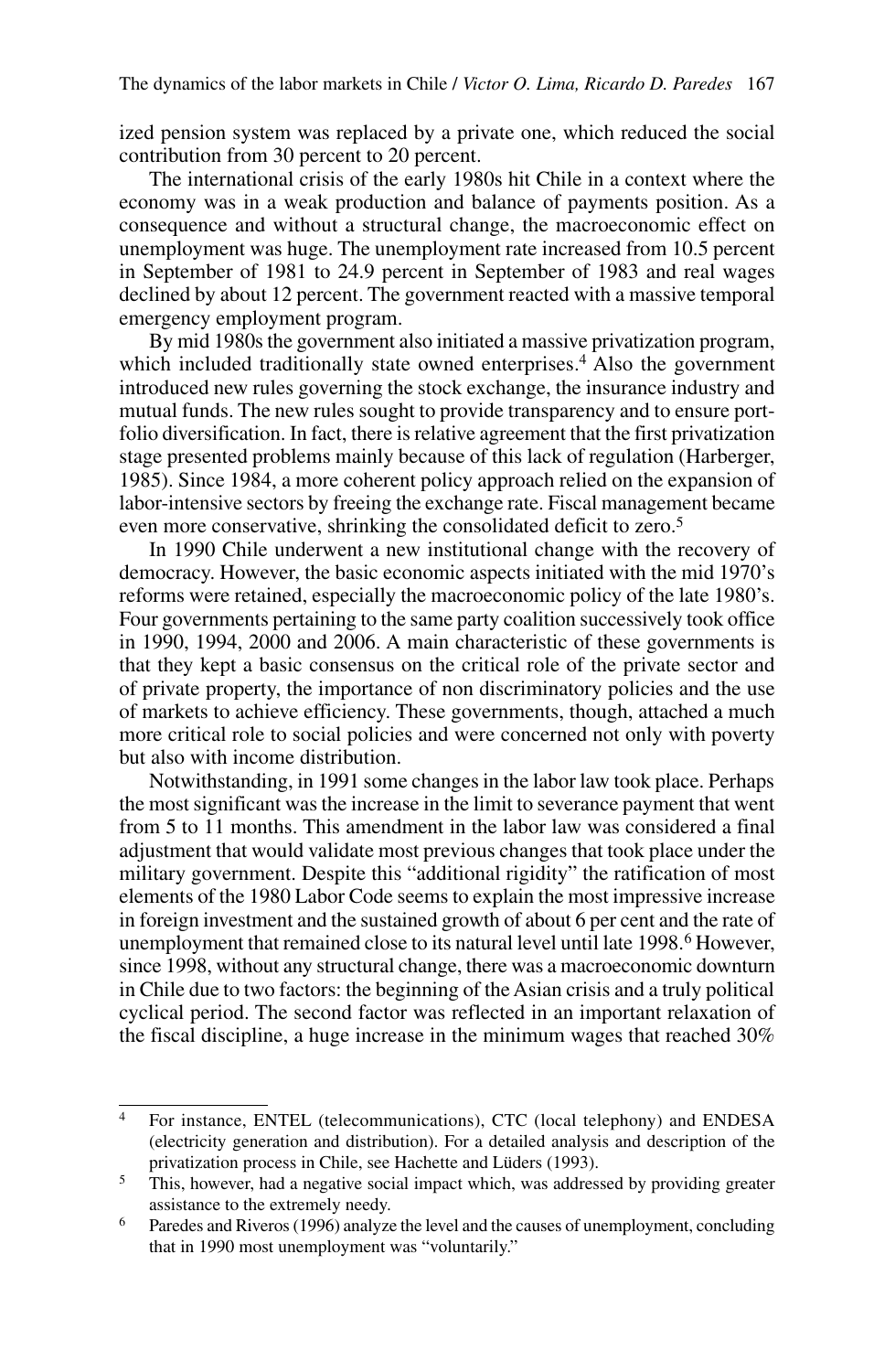between 1998 and 2001, and the initiation of a debate about new changes in the labor law, that were finally implemented in 2002. The unemployment rate jumped and, despite the increase in the GDP, the employment and the labor force growth froze. Regarding this last effect, an important controversy emerged in Chile on the reasons behind both the persistence of the unemployment and on whether a "discouraged worker" effect explained the labor force stagnation.

In conclusion, and consistently with Montenegro and Pagés (2003), we identify six labor regimes between 1960 and 2003. The first from 1960 to 1966 is characterized by a relatively small, but progressive government intervention. The second starts in 1967, when compensation for foregone wages and 1 month per year compensation were introduced. The third period goes from 1974 to 1979. In this period no collective bargaining was allowed and though formally there were little changes, in practice this was a period of de facto deregulation. The fourth period starts in 1980 and ends in 1990. In that period a new labor law was applied. The fifth period starts in 1990 with the recovery of democracy and with further reforms that suggest a more stable and permanent framework, until 1998, when Chile experienced a macroeconomic downturn, an increase in minimum wages and the debate of new labor rules. The last period starts in 1999 and ends the second quarter of 2007.7

| Period  | Dismissals                  | Compensation<br>"Just Cause"        | Compensation<br><b>Unjustified Reason</b>   |  |
|---------|-----------------------------|-------------------------------------|---------------------------------------------|--|
| 1960-66 | At will                     | At will                             | At will                                     |  |
| 1967-73 | Courts opposed              | No compensation                     | 1 month p.y. no limit $+$<br>foregone wages |  |
| 1974-78 | Courts favored              | No changes                          | <b>Irrelevant</b>                           |  |
| 1979-90 | Economic reasons<br>at will | No changes                          | 1 month p.y. 5 months<br>limit              |  |
| 1991-98 | Justify economic<br>reasons | 1 month per year limit<br>11 months | $1.2 - 1.5$ months p.y.                     |  |
| 1999-07 | No changes                  | No changes                          | No changes                                  |  |

TABLE 1 Main Labor Norms by Period

# **3. Gross Flows and the Probability of Finding a Job**

Since Chile only has historical data coming from cross section surveys, the only way to understand the dynamics of the labor market is by using that information. We study the dynamics of Chilean labor markets from the perspective of a highly simplified stock-flow model of the labor markets. The data considered was obtained from the Employment and Unemployment Surveys for Greater Santiago Chile in the month of June, between 1957 and 2007, and the sample covers slightly less

<sup>7</sup> Whilst only in 2002 some new changes in the law were implemented, the debate about taxes and the government intervention make it interesting to split the analysis. See Bergoeing and Morandé (2002).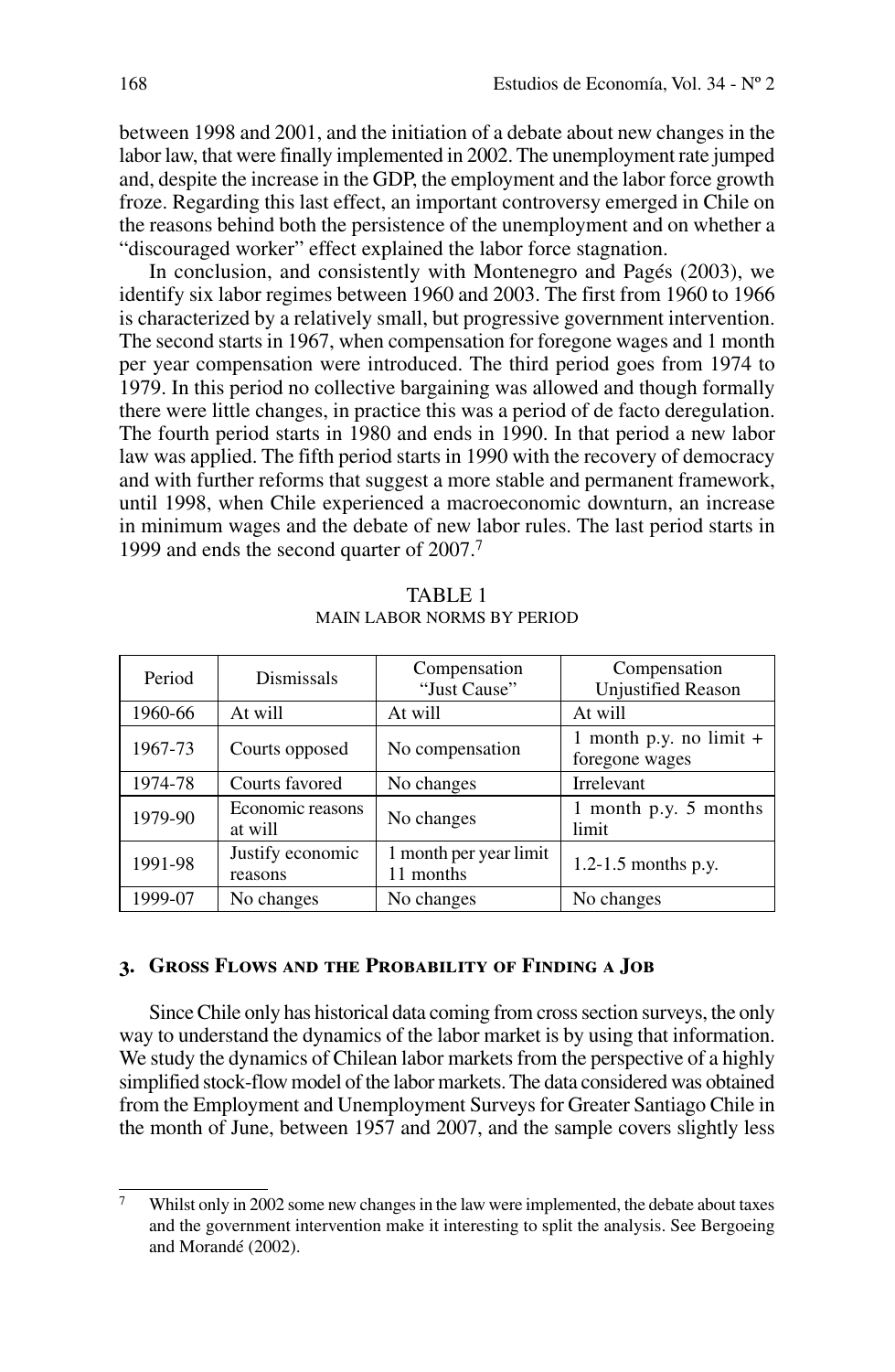than 50% of the total labor force in the country. This survey has been conducted uninterruptedly, it provides the longest series of data available in Chile and data on stocks of employed, unemployed, and inactive workers.

As mentioned above, understanding the dynamics of labor markets economy is important, and can help us to estimate, for instance, what is the probability of finding a job. While it is true that this probability could be approached by the average duration of unemployment, this information is not only a biased estimation of expected duration, since declared unemployment is interrupted, but may also change dramatically over the years depending on the composition of new unemployed. Thus, the information about unemployment duration, something that has to do with the history on unemployment, tells something that the unemployment rate alone does not. Thus, as apparent from Figure 1, the average length of unemployment and the unemployment rate do not always move closely.

Consequently, to understand some aspects of the way the labor market works, it is necessary to get information on its dynamics. In turn, to characterize the dynamics of the labor markets with cross section information, we need to estimate transitions among states, which requires imputing inter-temporal flows among states as the difference in stocks. This information we do have.



Figure 1 RATE AND LENGTH OF UNEMPLOYMENT (% and months)

## **3.1. The Stock-Flow Relationships**

The structure of the stock-flow model of the labor market follows Summers (1990) and is adapted from Haindl (1985). He considers two states, employed and unemployed, to compute the expected duration of unemployment, and combines identities, stocks (capital letters) and flow (small letters) relationships. We use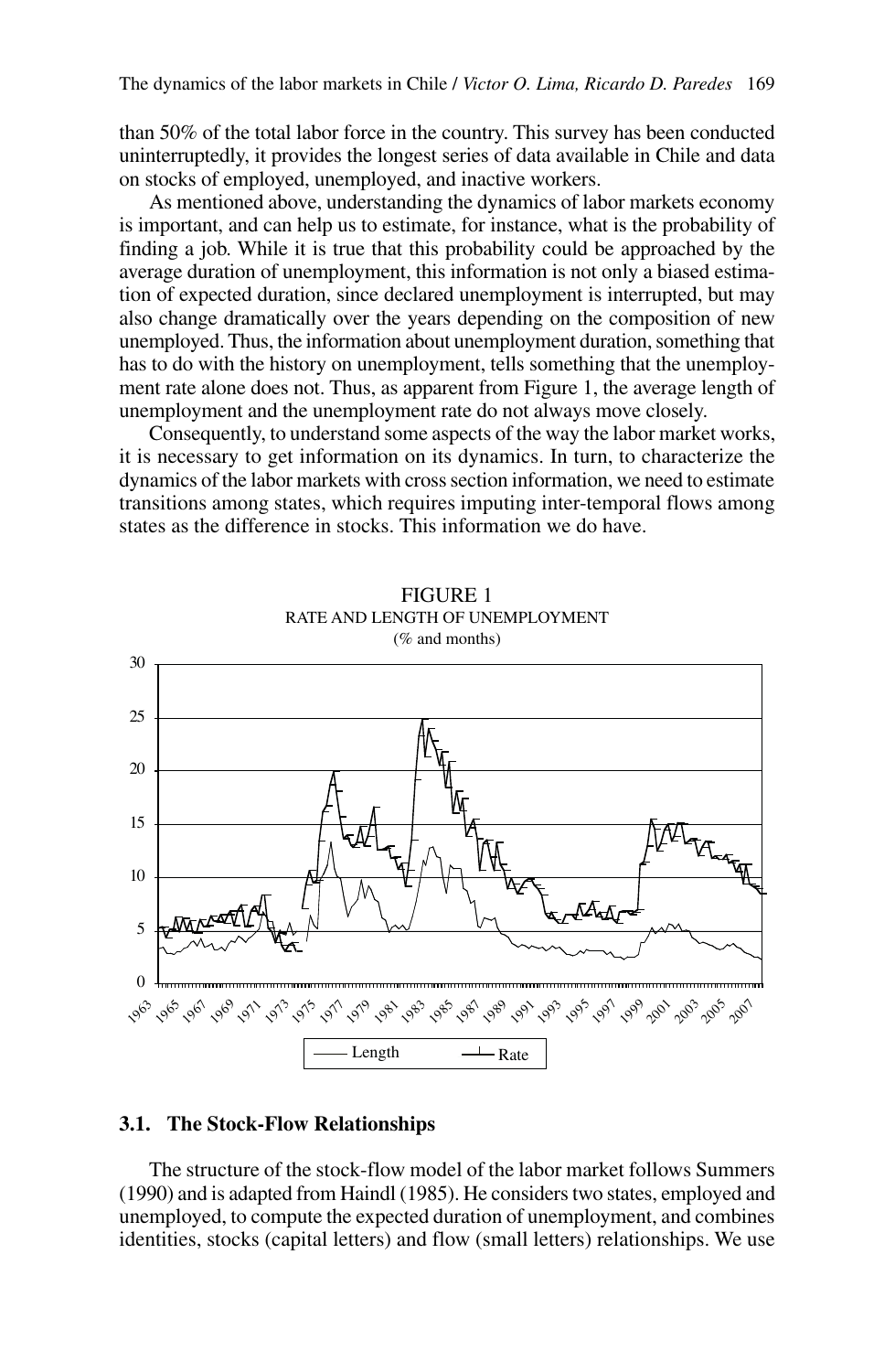Haindl's model to estimate a corrected probability of leaving unemployment, and then we compute transition probabilities and the Markov matrix. Thus, there are two types of relations in this model: identities that relate different variables within a period and laws of motion that describe the evolution of variables over time. The three states we are interested in to characterize where a person able to work can be are: employed (E), unemployed (U) and out of the labor force (O). Haindl assumes that the changes in (the stock of) U only come from changes in E. Assuming that state dependence does not exist, derives the probability of being hired within the quarter.

We re-estimate this probability considering that the new employed in a quarter may come either from U or from O. From the re-estimated probability, and considering that the normalized flows must add up to 1, we compute all the flows including those in and out of O, as we show next.

#### 3.1.1. *Identities*

The first identity sums unemployed workers of different vintages:

(1) 
$$
D(t) = D1(t) + D2(t) + D3(t)
$$

where  $D(t)$  is the number of people unemployed in period t,  $D1(t)$  is the number of first time searchers; D2(t) is the number of people who have been unemployed for at most one quarter; and D3(t) is the number of people who have been unemployed for more than a quarter.

The second identity breaks down the flow into the labor force into two groups:

(2) 
$$
f(t) = f1(t) + f2(t)
$$

where  $f(t)$  is the net flow into the labor force;  $f1(t)$  is the number of people entering the labor market for the first time;  $f2(t)$  is the number of people entering the labor market, but who had participated before.

The third identity decomposes the number of hired workers into three categories:

(3) 
$$
c(t) = c1(t) + c2(t) + c3(t)
$$

where  $c(t)$  is the flow of people hired in t;  $c1(t)$  is the number of first time searchers hired in period t; c2(t) is the number of people hired from among those who have been unemployed for at least one quarter; and  $c3(t)$  is the number of people hired from among those who have been searching for more than one quarter.

Finally, we have an identity that relates the size of the labor force in period t,  $F(t)$ , to employment in period t,  $E(t)$ , and unemployment in period t:

$$
(4) \tD(t) = F(t) - E(t)
$$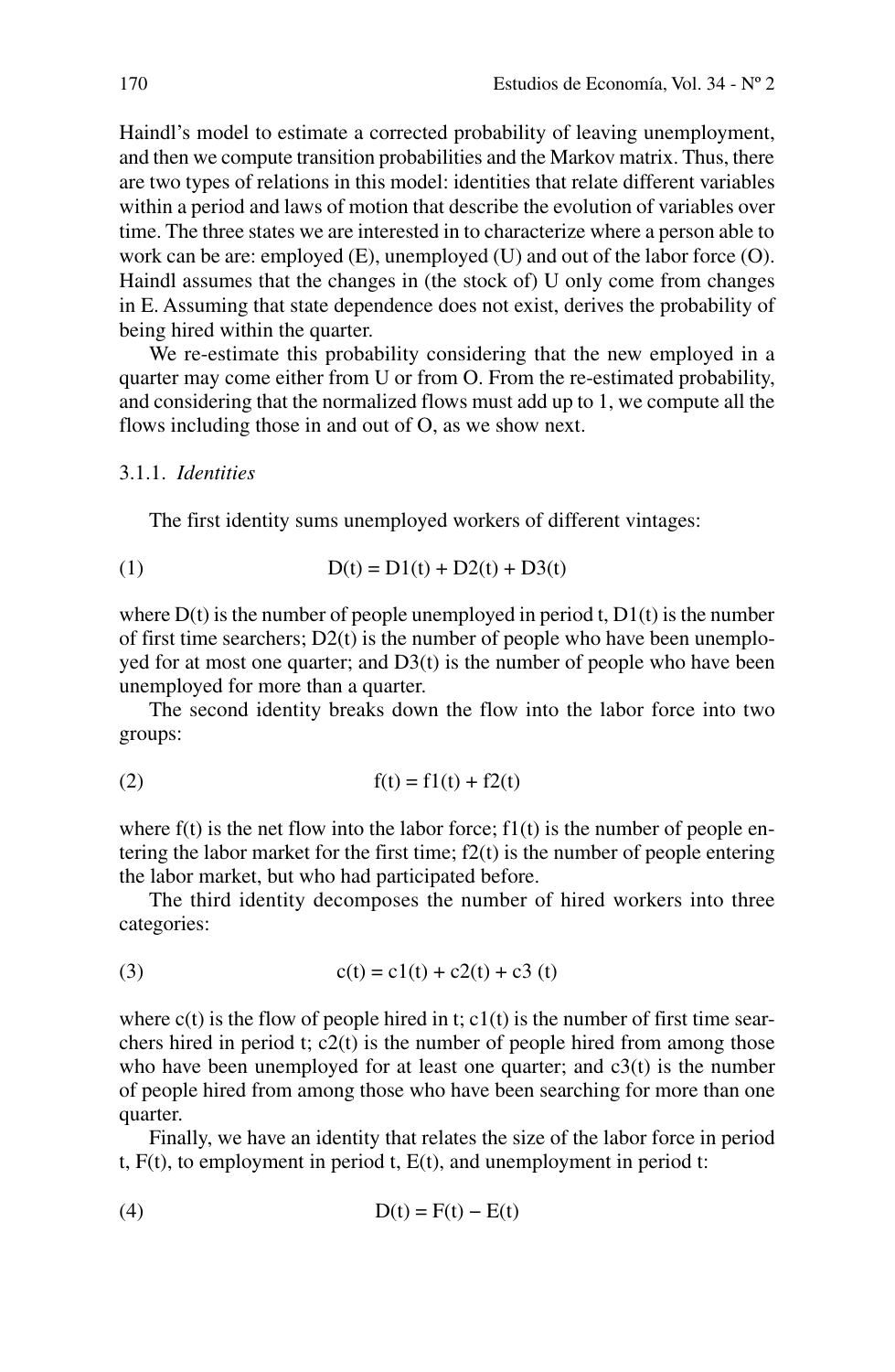## 3.1.2. *Stock-Flow Relationships*

Equation 5 is the law of motion for the labor force:

(5) 
$$
F(t) = F(t-1) + f(t)
$$

Equation 6 is the flow into employment:

(6) 
$$
E(t) = E(t-1) + c(t) - d(t)
$$

where  $d(t)$  is the flow of people who are fired and those who voluntarily quit their job and  $c(t)$  is the flow of new hired in t.

Equation 7 is the law of motion for the unemployed, where  $f(t)$  was already defined.

(7) 
$$
D(t) = D(t-1) + f(t) + d(t) - c(t)
$$

Equation 8 shows the unemployed in t:

(8) 
$$
D1(t) = D1(t-1) + f1(t) - c1(t)
$$

Equation 9 shows those unemployed that had had a job and are searching for one quarter or less.

(9) 
$$
D2(t) = f2(t) + d(t) - c2(t)
$$

Equation 10 shows those unemployed that had a previous job and are searching for more than a quarter:

(10) 
$$
D3(t) = D3(t-1) + D2(t-1) - c3(t)
$$

The problem thus far is that the survey pertains only to unemployment. There is no data which describes flows into employment; therefore, the stocks of hires in period t,  $c1(t)$ ,  $c2(t)$ ,  $c3(t)$ , and  $c(t)$  are unobserved.

In order to close the model, it is necessary to either determine or assume how the economy employs individuals. We follow Haindl (1985) and assume that the stochastic process for employment is iid across individuals and has no memory. In any event, this amounts to finding the average probability with which an agent is hired, imposing no duration dependence on unemployment spells, and assuming there are no differences across individuals in the likelihood that they obtain a job offer. Essentially, the model closes by replacing actual flows into employment by their expected values. If we denote the probability that a person who is unemployed at the beginning of a quarter finds a job within the quarter as  $\pi_{\cdot}(t)$ , then we can close the model as follows:

(11) 
$$
c1(t) = P(t) f1(t) + \pi(t) D1(t-1)
$$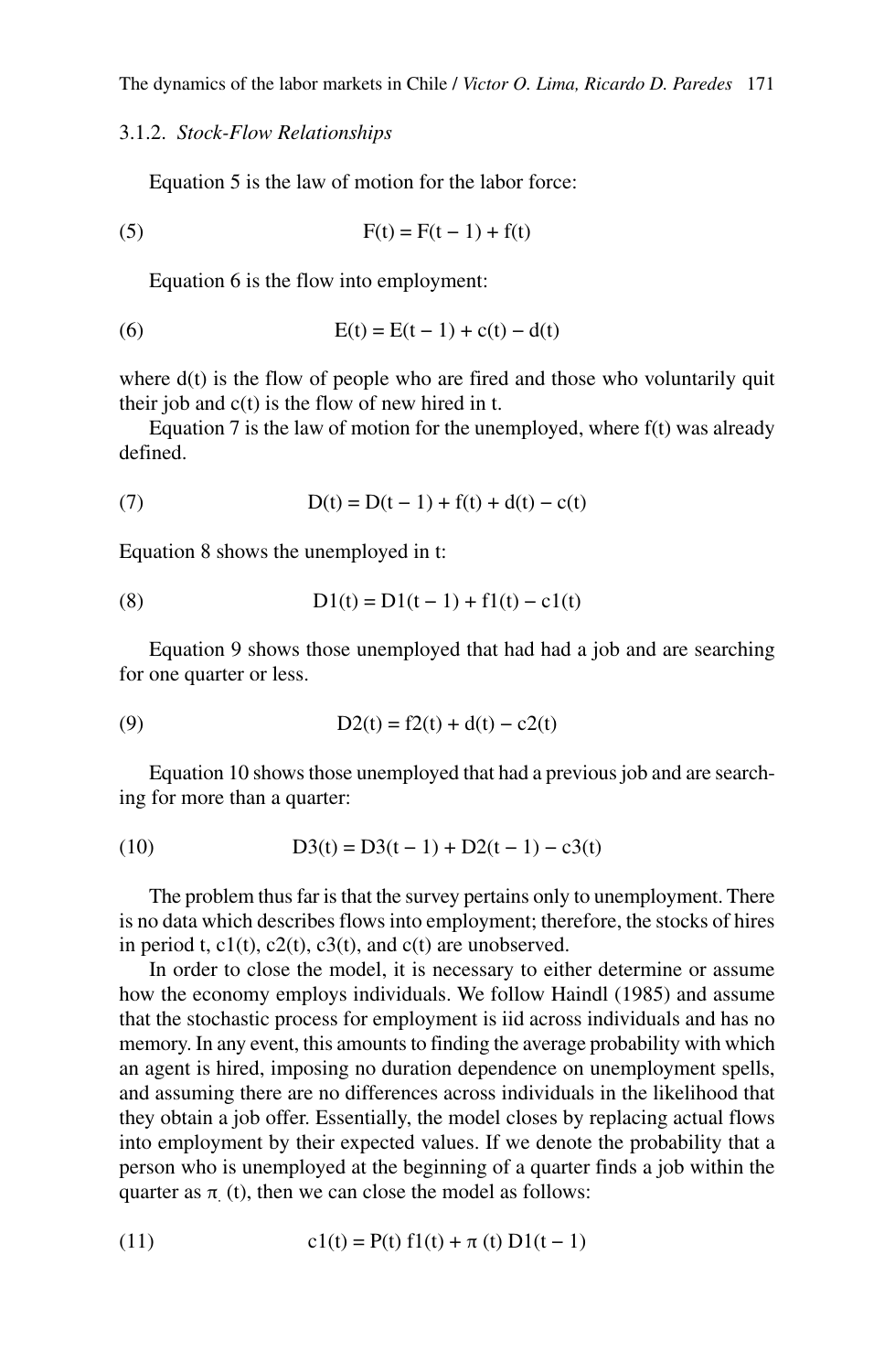Equation 11 shows the expected number of hired people among those searching for the first time, estimated as the sum of those who were first time searchers in the previous period and those who found a job but had not worked before. P(t) is the probability of finding a job by those entering into the labor force, and  $\pi(t)$  is the probability of finding a job for the unemployed in the previous period (they are different since the searching period is different). Also, equation 12 shows the number of hired people among those who were searching less than a quarter, as the sum of the expected number of new hired, taken from the potential population  $(f2(t)+d(t))$ .

(12) 
$$
c2(t) = P(t) (f2(t) + d(t))
$$

And finally, equation 13 shows the number of hired people among those searching for more than a quarter as the expected hired from the potential population, that is, the unemployed at the beginning of the period.

(13) 
$$
c3(t) = \pi (D2(t-1) + D3(t-1))
$$

where  $\pi_{\cdot}(t)$  is given by:

(14) 
$$
\pi(t) = 1 - (D3(t)/[D2(t-1) + D3(t-1)])
$$

If people who enter into the labor force for the first time begin searching uniformly throughout the quarter, the average search time for them in that quarter is one month and a half, and the probability of getting a job during the period of three months P(t), comes from  $(1 - P(t))^2 = 1 - \pi(t)$ .

Equation 14 closes Haindl's model. However, unlike his conclusions based on an unemployment duration of  $\pi$ , we use this probability as an input to estimate the conditional probabilities of changing states in a three state model; employed, unemployed, and out of the labor force. In the following sub section we use this probability to solve for the unknown flow parameters  $c(t)$ ,  $c1(t)$ ,  $c2(t)$ ,  $c3(t)$ ,  $f(t)$ ,  $f1(t)$ ,  $f2(t)$ , and  $d(t)$  in terms of the known stocks  $F(t)$ ,  $F(t-1)$ ,  $E(t)$ ,  $E(t-1)$ , D1(t), D1(t-1), D2(t), D2(t-1), D3(t), and D3(t-1). Once the aggregate flow parameters have been obtained, we compute the flows in and out of the three possible states, fij(t).

#### **3.2. Computation of Inter State Flows and Transition Probabilities**

Once the model is solved for aggregate flow parameters, it is possible to compute the expected flows across the different states. Let fij(t) denote the flow into state j at time t of those people who were in state i at time  $(t-1)$ . These flows can be computed from the stocks of people in different states and the aggregate flows computed in the previous sections.

People who enter the labor force either go directly into employment or are unable to secure a job and become unemployed. Flow into employment is given by the fraction of first time searchers who are able to find a job within the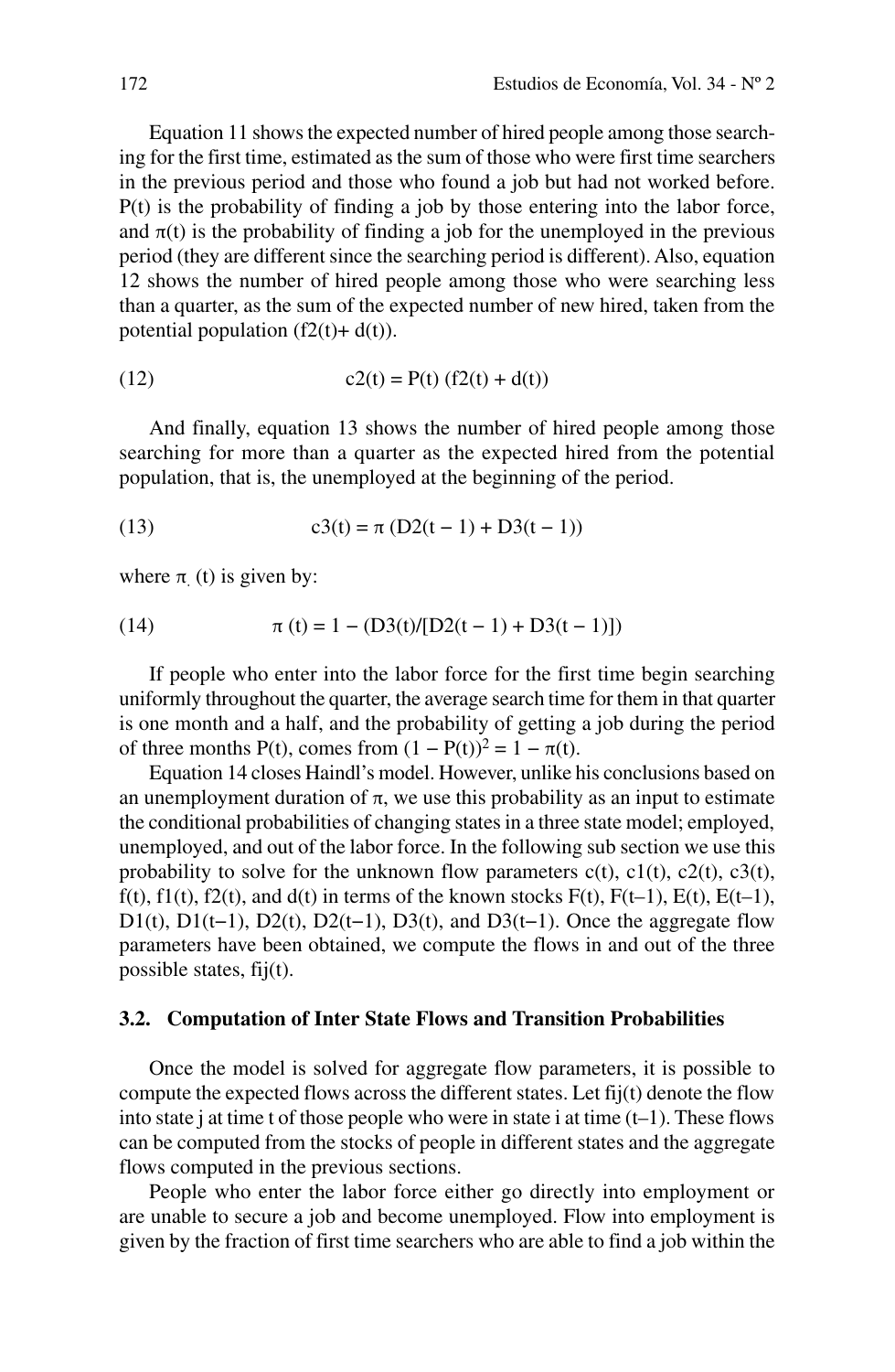period in which they enter the labor force. That is, we assume that those coming from O to E never had a job before (i.e., there is no return). If the proportion of people who interrupt their working lives does not change over the years, or if it is uncorrelated with the cycle and the labor regimes, the measurement error would affect only the levels, not the path.

(15) foe P = ( )t f1( )t

The flow into unemployment is the sum of first time searchers who do not obtain a job in their first period of search and the change in the other labor force veterans, currently out of the labor force, who express a desire to work  $x(t)$ , that is, a group that is not counted but technically unemployed<sup>8</sup>:

(16) 
$$
fou = (1 - \pi(t)) f1(t) + x(t)
$$

Workers in the labor force are re-shuffled between employment and unemployment. A fraction of workers who lose their job are able to find a new job within that same period. Flow into unemployment is, then, composed of people who are either fired or quit their jobs:

$$
(17) \qquad \qquad \text{feu} = (1 - P(t)) d(t)
$$

The unemployed who flow into employment (equation 18) consist of the new hired who were unemployed for more than a quarter; a proportion of those first time searchers who were unable to secure a job initially, the fraction of fired individuals who become employed within their first period of unemployment, and a fraction of the net flow of workers previously out of the labor force (i.e, this increases employment only if net flow is positive).

(18) 
$$
fue = c3(t) + \pi(t)D1(t-1) + P(t) (1 - P(t)) d(t) + P(t) max(f2(t), 0)
$$

Finally, the flow out of the labor force comes either from unemployment or employment. These two flows are computed as residual flows; that is, the flow that generates the observed change in the stock of unemployed and employed workers. Therefore, flow out of the labor force from unemployment is given by:

(19) 
$$
fuo = fou + feu - fue - (D(t) - D(t-1))
$$

while flow from employment to out of the labor force is given by:

(20) 
$$
f\{e} = foe + fue - feu - (E(t) - E(t-1))
$$

<sup>&</sup>lt;sup>8</sup> We use the number of people out of the labor force that would be willing to work at least 20 hours per week.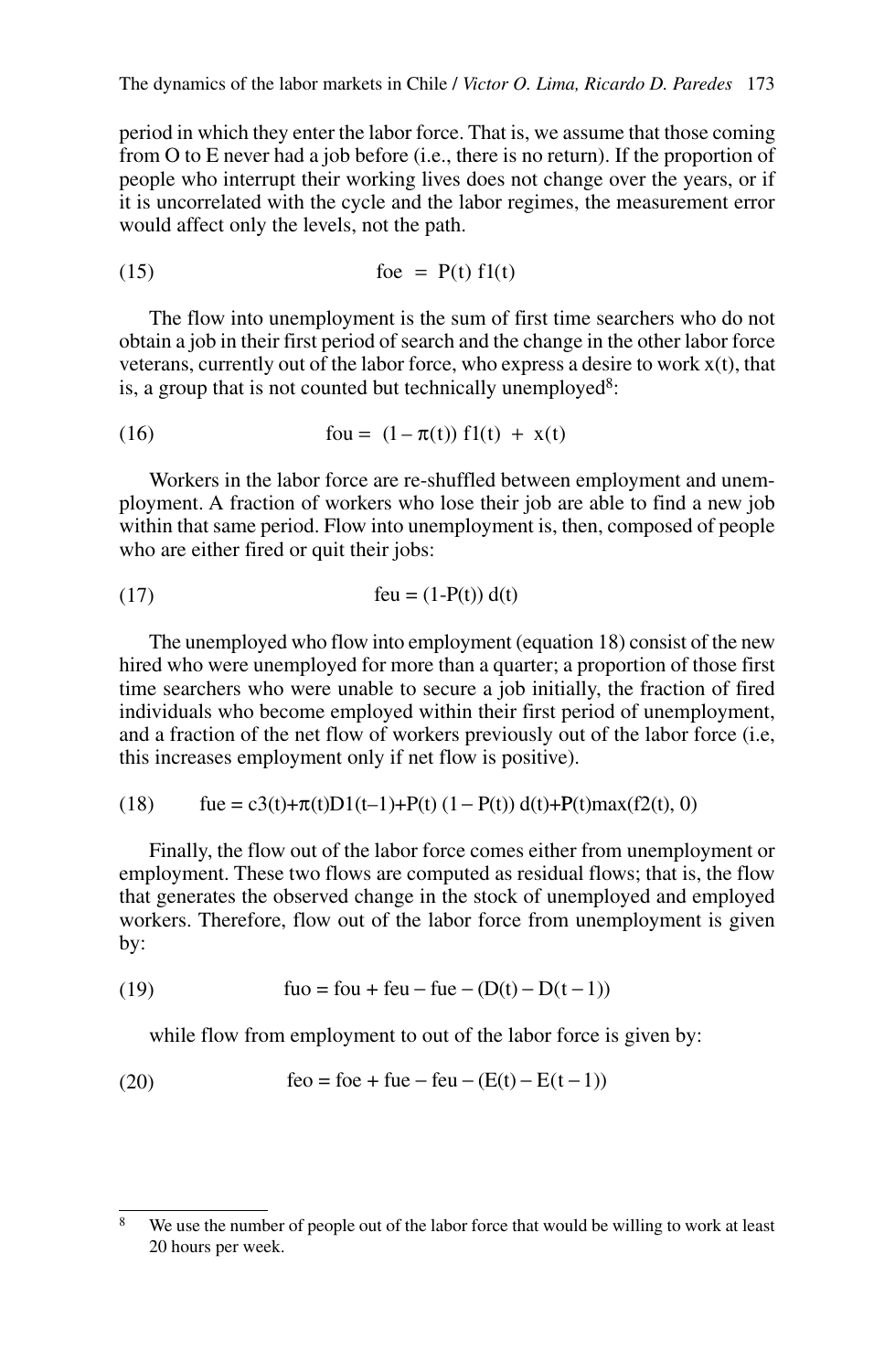From these flows, we can compute the average transition probabilities as in equation 21 below, where each element  $p(ij)$  gives the (conditional) probability of going from state i to state j:

(21) pij = fij/Si(t-1)

where  $Si(t-1)$  is the stock of individuals in state i at time  $(t-1)$ . For example, peu. denotes the probability that an individual will be unemployed in period t, given that she was employed in period t–1.

Notice that transition probabilities are conditional probabilities. That is, they tell us the probability of ending up in a particular state, conditional on starting out in a particular state. Conditional probabilities tell us much more than non conditional ones. For instance, peu. is the probability that a worker becomes unemployed, given that she was employed in the previous quarter. This is different than the probability of becoming unemployed computed from first time searchers only (pou), the probability of remaining unemployed (puu) and the probability of being observed in the unemployment state (puu + pou + peu).<sup>9</sup>

The Markov matrix built by averaging the different pij over the six relevant periods we identified is reported in Table 2.

|         | peu     | peo     | pue   | puo   | poe     | pou  | pee   | puu   | poo   |
|---------|---------|---------|-------|-------|---------|------|-------|-------|-------|
| 1962-66 | 2.5%    | 1.1%    | 76.3% | 14.4% | 0.3%    | 1.6% | 96.4% | 18.4% | 98.1% |
| 1967-73 | 2.5%    | 0.9%    | 64.8% | 25.3% | $0.2\%$ | 2.5% | 96.6% | 14.5% | 97.2% |
| 1974-79 | 4.8%    | 1.3%    | 39.9% | 12.4% | 0.3%    | 3.0% | 93.9% | 47.7% | 96.7% |
| 1980-90 | 5.3%    | $1.6\%$ | 49.0% | 9.7%  | 0.3%    | 3.3% | 93.1% | 41.6% | 96.4% |
| 1991-98 | $3.9\%$ | 1.8%    | 79.8% | 5.8%  | $0.5\%$ | 2.4% | 94.3% | 15.3% | 97.1% |
| 1999-07 | $6.6\%$ | 2.4%    | 68.9% | 0.6%  | 0.5%    | 1.2% | 91.0% | 30.5% | 98.2% |

TABLE 2 Markov Matrix in Relevant Periods

We filtered the transition probabilities using Hodrick-Prescott (1997) for two values of  $\lambda$ ; a value of 100,000 that emphasizes the trend, and a value of 1,600 that focus on the cycle. Figure 2 shows the filtered pee and puu probabilities we call "staying probabilities," because they show the conditional probabilities of remaining in the same state, employment and unemployment respectively.

As is apparent, the overall long-run trend in both probabilities (although it is clearer in the case of pee), shows that the economy becomes more flexible.

<sup>&</sup>lt;sup>9</sup> We can compute several interesting elements, such as the probability of finding a job, conditional on staying in the labor force  $pue* = pue/ (peu+poo)$ . This probability nets out the flow from employment to out of the labor force, which includes mostly retired people. We can also define the probability of losing a job, conditional on staying in the labor force as,  $peu^* = pue/(peu + puu)$ , which tells the probability that a person becomes unemployed, but stays looking for a job.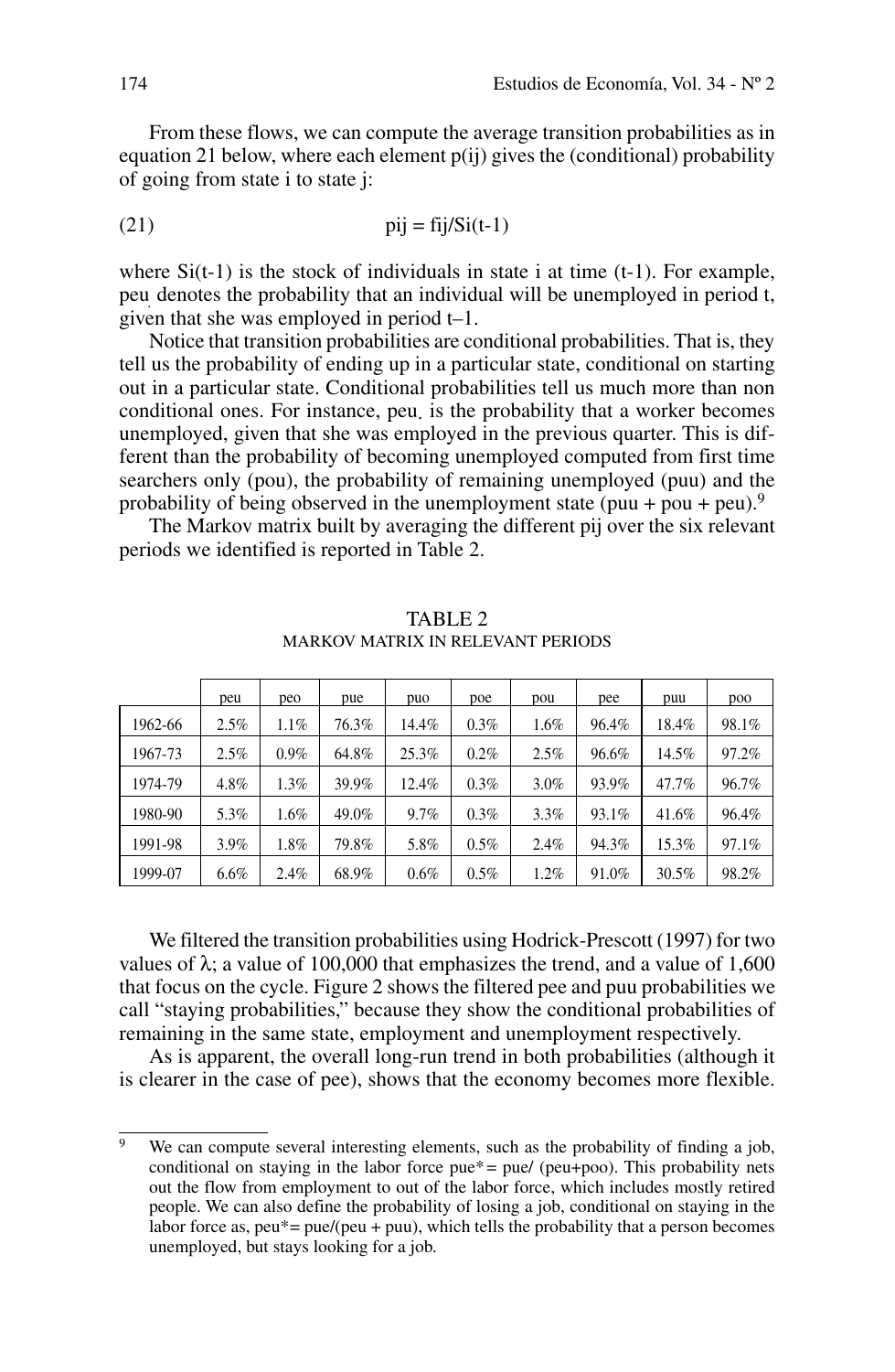Employment is less secure, but also unemployment is less permanent. The trends are however affected in some periods, as for instance, the important fall in pee in the middle 1970s and in the late 1990s. The latter fall was rather surprising since it remained even after the recovery of the last three years.

A more complete interpretation however, can be made by looking at other transitions, for instance puu. A fall in pee can be associated only with a macroeconomic downturn. But a coincident fall in both, pee and puu cannot be associated with that and necessarily reflects higher flexibility. That is why the huge changes in this probability over the period, are much more consistent with our hypothesis than the effect of changes in the institutional environment.



Figure 2 Filtered "staying" probabilities

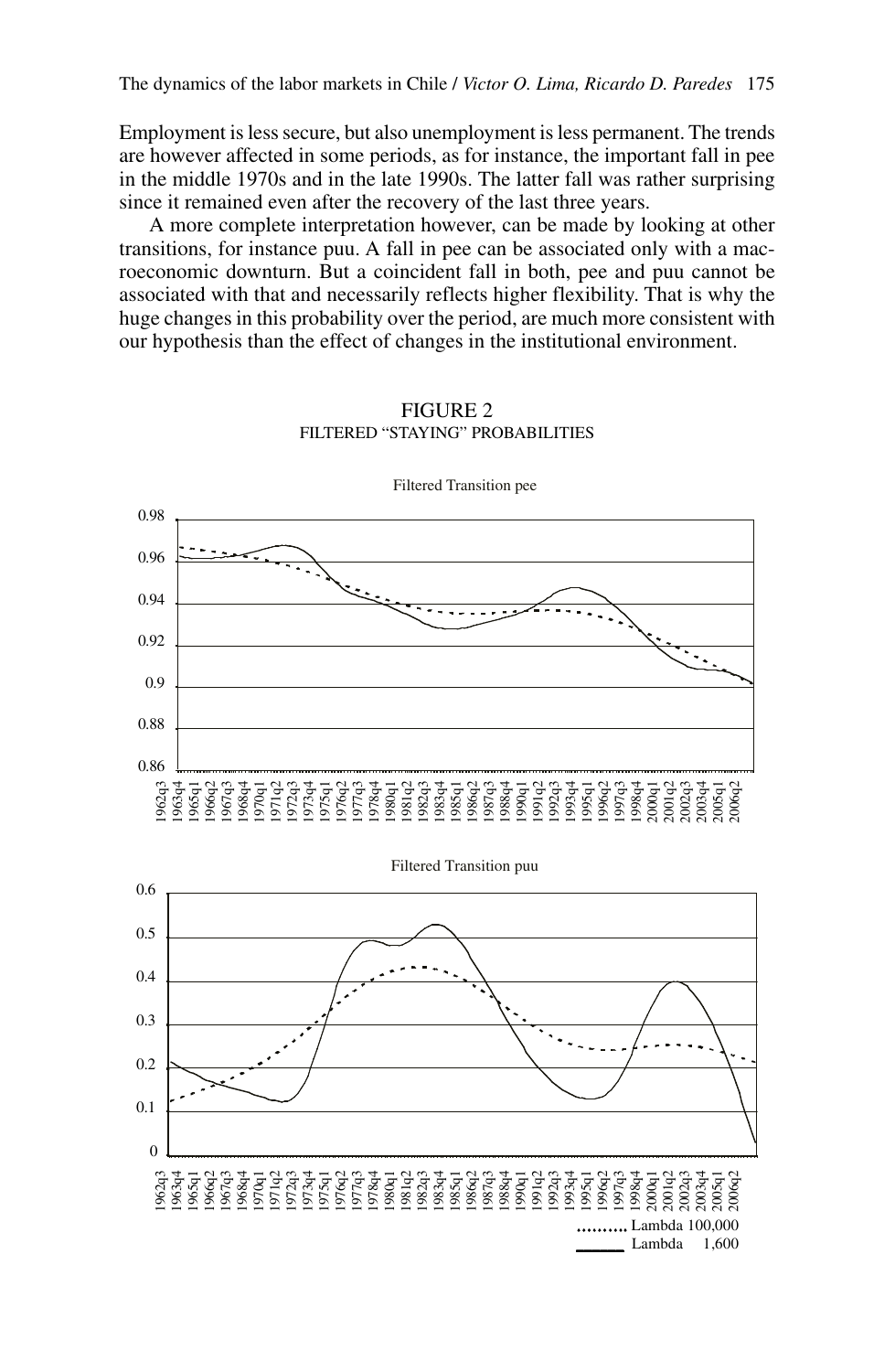The above interpretation is supported by the evolution of the two main transition probabilities, peu and pue (Figure 3). The probability for an employed person of becoming unemployed (peu) fell after the reform in 1967 but almost doubled in the 1974-79 period and increased even further in the 1980s.

An exceptional period seems to be 1991-1998. Despite a more rigid labor law, the changes in the probabilities suggest even larger labor mobility and in particular, a clear reduction of the probabilities of remaining unemployed. Especially surprising seems to be the important reversal of the probabilities since 1999 whose effect on labor indicators, particularly the unemployment rate, have been associated with a change in the economic structure. In this period new labor reforms were discussed, an international crisis hit the Chilean economy, and the minimum wage increased over 30 percent. Furthermore, the important jump in open unemployment generated a debate on the sources of information. The official information provided by INE showed a somewhat different evolution of the main market labor indicators than that generated by the University of Chile.<sup>10</sup>

Transition probabilities involving people that change their labor status are also relevant in the analysis. The idea that the increase in the unemployment rate can be explained to "added worker effect" has been common in Chile, though the evidence is scarce. The probability of leaving the work force, given one was unemployed the previous period (pou), tells us about the discouraged worker effect, while peo and puo tell us about the added worker effect. We added flows in and out of O. The first case, when people are moving from O to either E or U, represents more participation, and when referred to as a short term phenomena, we interpret it as the "added worker effect." In the second case, that is, when people are moving to the O state, we call it "discouraged worker effect." The evolution of this situation is shown in Figure 4.11

The data suggests that the magnitudes of these transition probabilities changed in the different periods considered, but for the period 1998-2005, particularly when it was thought that these effects would explain the surprising evolution of the labor force, is not supported by the data.

<sup>10</sup> Whilst an important discussion around this topic exists, most analysts suggest that the data coming form the University of Chile is more adequate. For a discussion, see Chumacero (2000); Bravo, Ramos and Urzúa (1999).<br><sup>11</sup> For an analysis of the evolution of the employment in Chile, see Cowan *et al.* (2005), and

for an anlysis of the debate of the added versus discouraged worker effect, Mimica *et al*. (2007).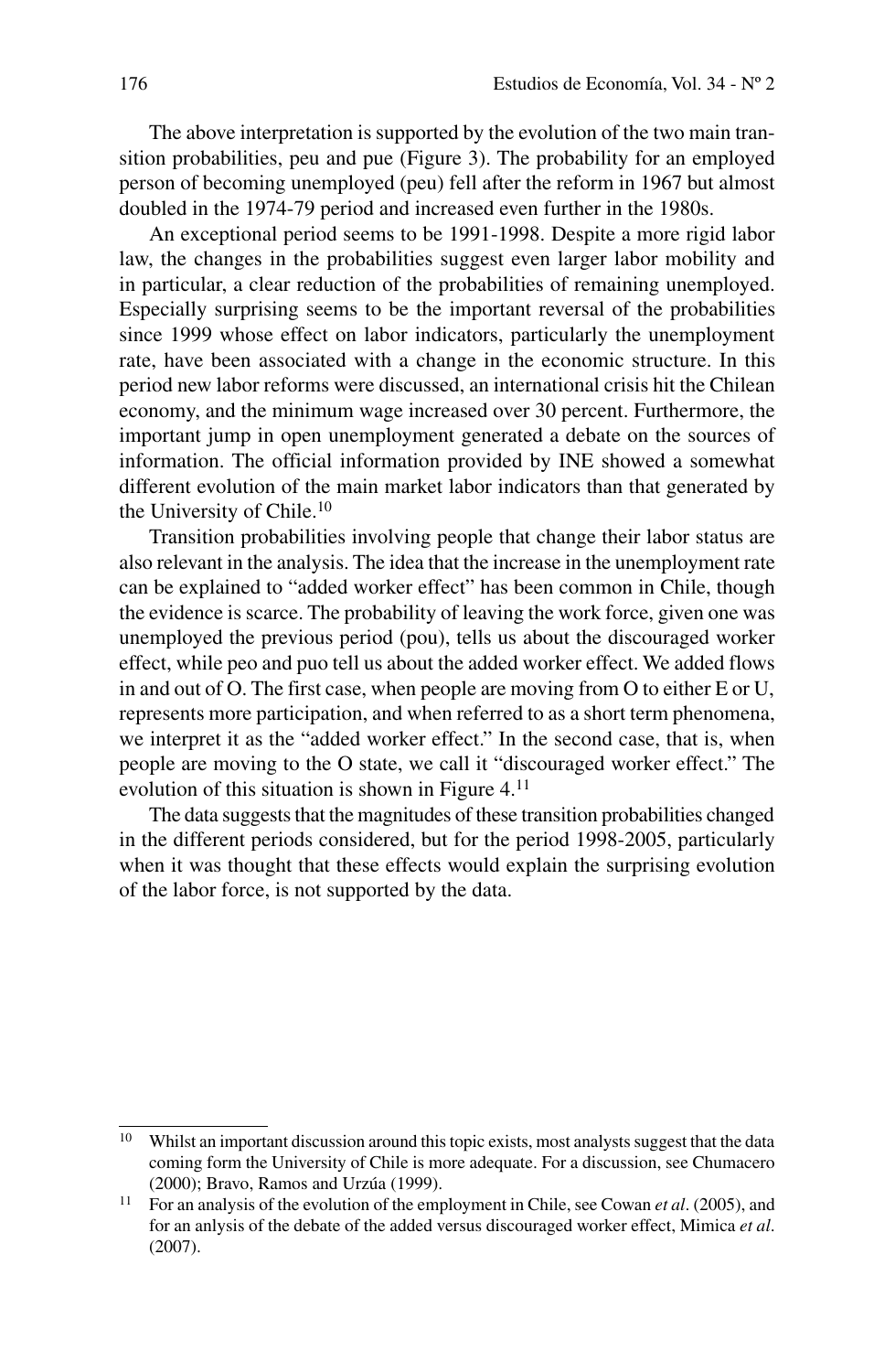

FIGURE 3 Transition Probabilities for Workers

# **3.3. Transition Probabilities and the Natural Rate and Length of Unemployment**

Transition probabilities tell part of the story and only the interaction of those probabilities has a more clear interpretation. These affect the steady state of the unemployment rate and the expected length of unemployment. To see this, let's consider the three state Markov chain P in which an individual can find himself at anytime: employed, unemployed or out of the labor force. The transition matrix is given by: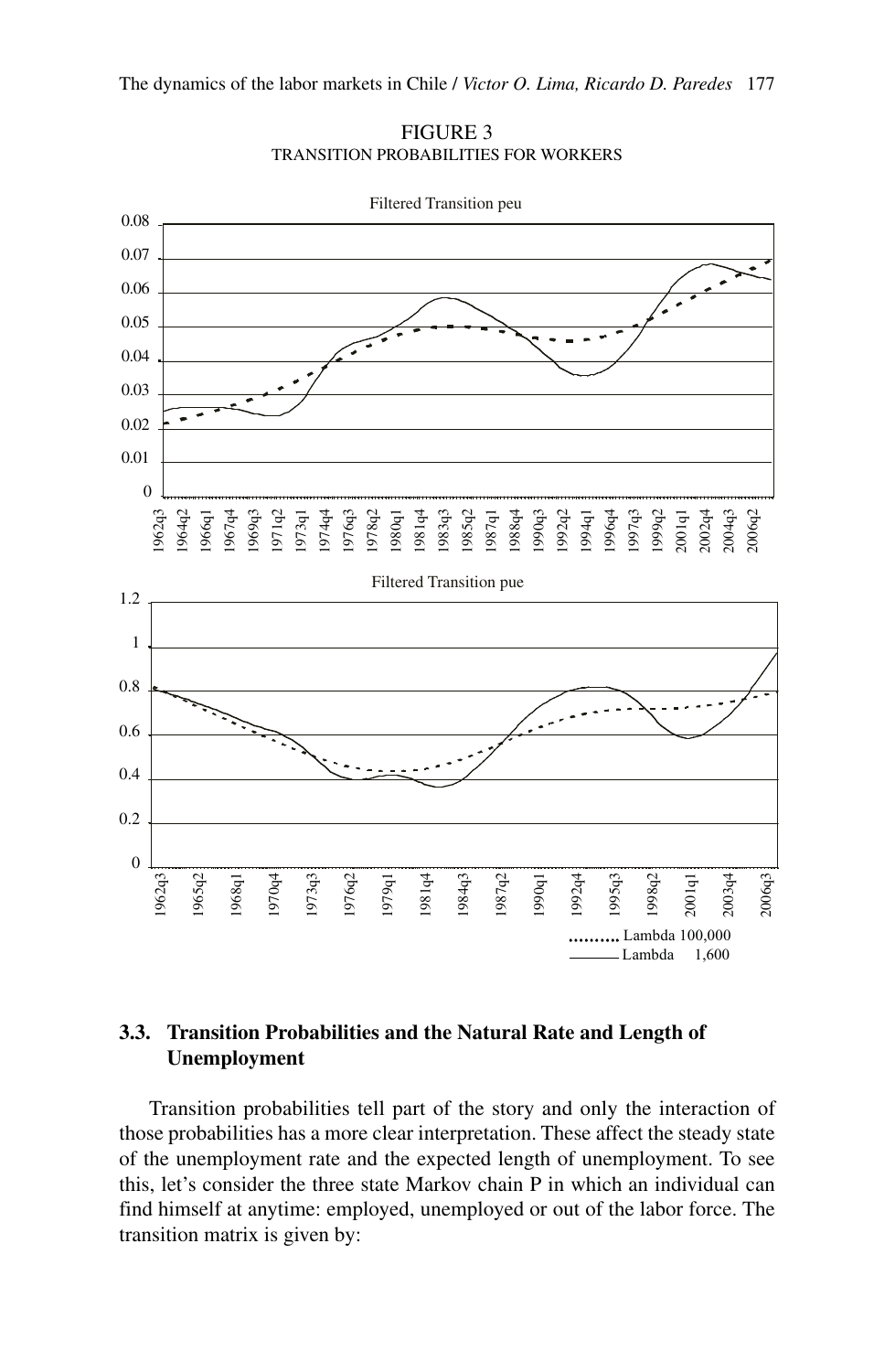



 $P=|pue$ pee peu peo puu puo poe pou poo ſ Į 1  $\mathbf{r}^{\prime}$ 

Notice that pee + peu + peo = 1, since each individual must end up in some state, regardless of the state in which they begin. This Markov chain is irreducible, since it consists of only one class and communicates all states. If we assume that the transition probabilities are known, we can find the invariant distribution that defines the steady state probabilities. Let's denote  $\pi$  the invariant distribution. It turns out that the invariant distribution is the unique non-negative solution to: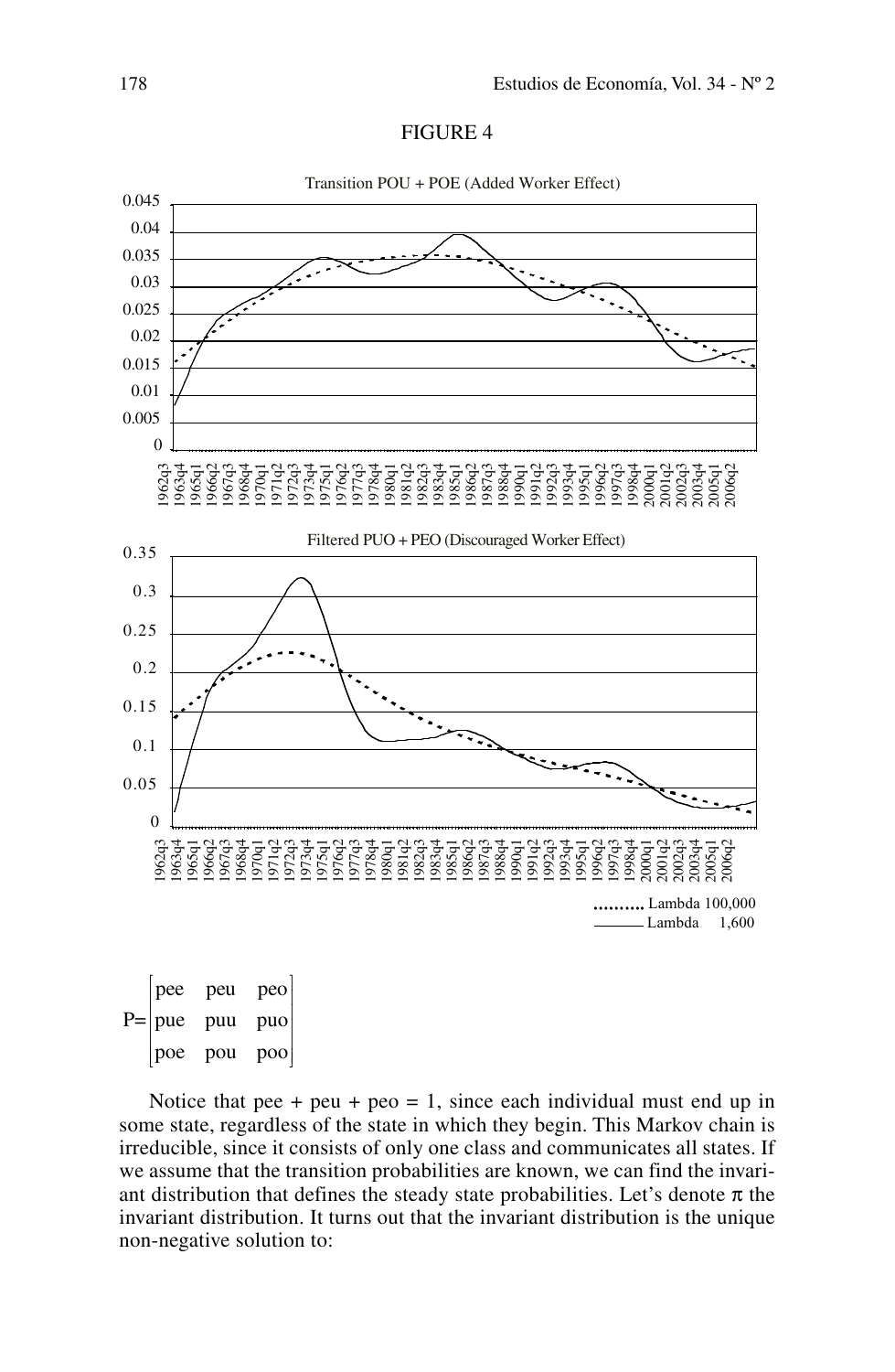$$
\pi
$$
 j =  $\Sigma$ (i=1 S)  $\pi$ i Pij

and

 $\Sigma(i=1 \text{ S}) \pi i = 1$ 

with i,  $i = 0$ , u, e and  $S = 3$ .

The invariant distribution must add up to 1 ( $\pi$ o +  $\pi$ u +  $\pi$ e = 1) and the unique invariant distribution must also satisfy a set of equations that can be written as follows:

> pee πe + pue πu + poe πo = πe peu πe + puu πu + pou πo = πu peo πe + puo πu + poo πo = πo

In a simpler form, these equations state that the unique invariant distribution is also a vector of "stationary probabilities»:

$$
X = P'X
$$

Where P' is the transpose of the transition matrix. The invariant distribution is akin to a vector of "steady state" probabilities in the sense that if we start the system out at the unique invariant distribution, this distribution will persist over all transitions of the system.

In order to obtain the steady state probabilities, we solve using the four equations above along with a set of restrictions of the transition probabilities of the type pii + pij + pik = l with i, j, k all the states. The invariant distribution for the three state Markov chain model of the labor market and in particular, the long term relationship between the Pij and the unemployment (also employment and out of the labor force) rates are given by:

 $\pi u = [-peu(-1+poo) + peo pou] / [1-pou puo + peu (1-poo + puo) +$ peo (1+pou – puu) + poo(–1+puu) – puu]

- $\pi e = [-1 + \text{pou puo-poo}(-1 + \text{puu}) + \text{puu}]/[-1 + \text{peu}(-1 + \text{poo-puo}) +$ ppu puo $-poo(-1+puu) + puu+peo(-1-pou+puu]$
- $\pi$ o = [peu pu $\theta$  –peo(-1+puu)] / [1–pou puo + peu (1–poo + puo) + peo (1+pou – puu) + poo(–1+puu) – puu]

Table 3 shows the invariant probabilities of the three states. We interpret them as equilibrium rates of unemployment, employment and non participation. We also include an estimation of the duration of unemployment. Assuming that the employment process of a particular individual begins in the employment state, the expected number of transitions (mee) until the process returns to that state is equal to 1/(1-puu).

Table 3 shows that while the long run rate of unemployment more than doubled after the reforms in 1974, it remained high until 1990. Since 1991, it fell considerably, however it increased during the last sub-period, when the minimum wage increased and the debate on the last reforms took place. The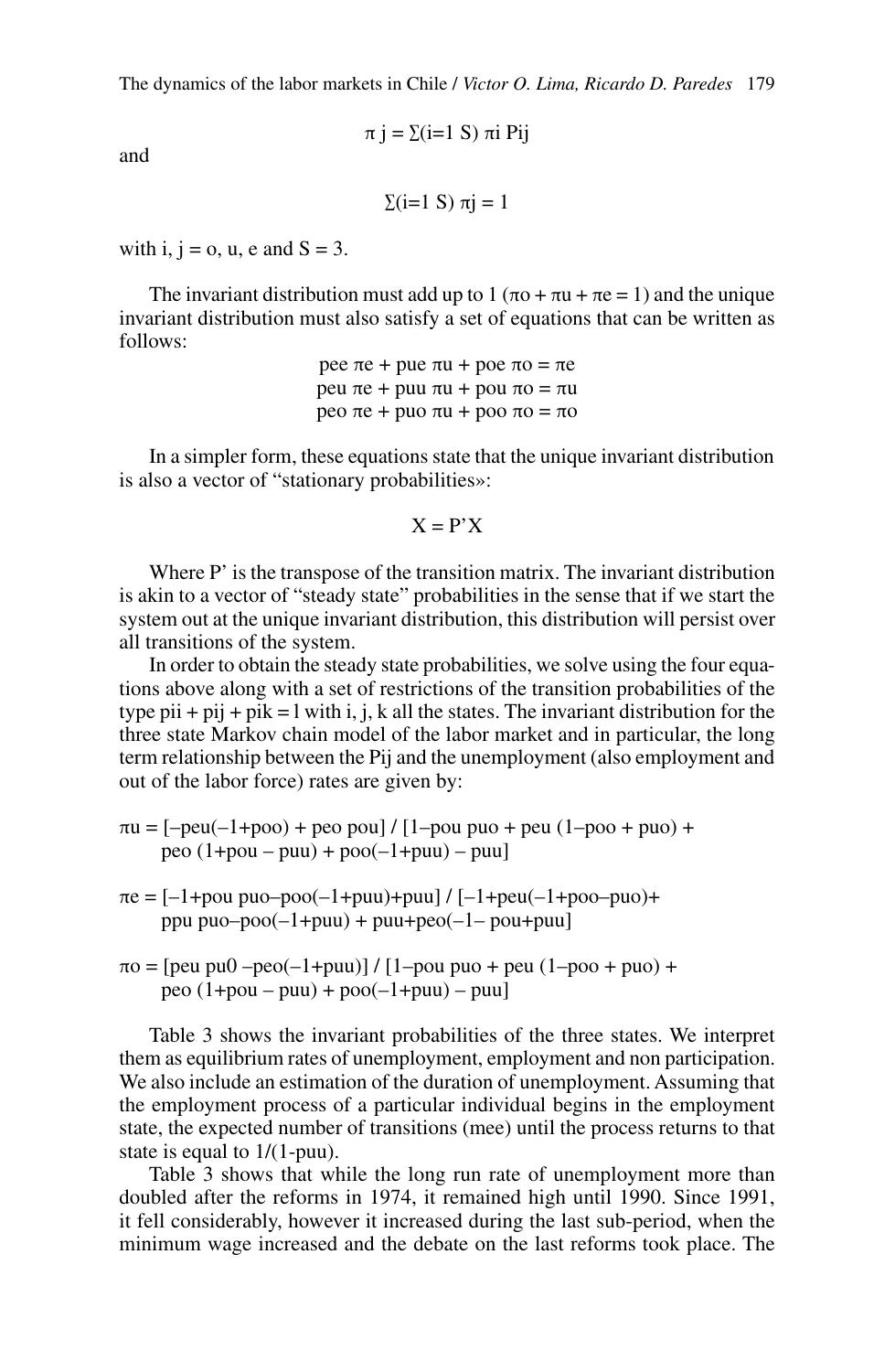|         | $\pi$ u  | $\pi$ e | $\pi$ o | mee  |
|---------|----------|---------|---------|------|
| 1962-66 | $2.93\%$ | 54.25%  | 42.82%  | 1.43 |
| 1967-73 | $3.03\%$ | 57.36%  | 39.62%  | 1.30 |
| 1974-79 | 7.05%    | 48.74%  | 44.22%  | 1.93 |
| 1980-90 | $6.90\%$ | 52.21\% | 40.89%  | 1.69 |
| 1991-98 | 3.76%    | 54.87%  | 41.37%  | 1.21 |
| 1999-07 | 4.77%    | 39.52%  | 55.71\% | 1.44 |

TABLE<sub>3</sub>

"long term unemployment rate", in this last period fell to the lowest historical level, which explains the important increase in the number of periods to find a job. All the information we have presented thus far is suggestive that labor regimes produced changes in the labor flexibility.

The simple observation of the pij and long-run unemployment *suggest* that there were changes in the structure of the labor market, but *do* not tell us if these changes were significant and/or transitory. To test the significance of these changes we ran a set of regressions with and without economic growth and the ratio of the wages for unskilled labor and the minimum wage as macro controls. We specified the transition probability as  $\ln$  (pij/(1-pij)), such that expected probabilities do not take values out of the (0,1) range and we considered the long run or natural component of unemployment obtained from the H-P filtered series using a lambda = 100,000. Table 4 shows the results of this exercise, where we are particularly interested in the difference among adjacent periods.

The results show that in general, considering macro controls do not affect the identification of structural changes in transitions, and they never affect the changes in long-run unemployment. Something in principle rather surprising is that no changes in transition probabilities are observed in the period 1967- 73 with respect to the previous one. This is surprising because of the relevant change in the labor legislation. However, it may also be explained by the huge government intervention, in particular the government as an employer, during this period. Since then, in all periods significant changes in all probabilities have taken place. Particularly interesting is the reduction in the probability of remaining unemployed, that in the period starting in 1980 falls significantly with respect to the previous year. Less surprising, the opposite occurs with that probability in 1999, when the Asian crisis hit the economy and the minimum wage rose significantly.

A main observation is that in all the periods previously defined, a structural change in unemployment is observed. In particular, unemployment increases in 1967 with the more rigid structure created by the imposition of the strict job security regulation. The same happened in 1973, and the clearest reason for that, at the light of the results reported for puu, is that this probability increased significantly, something that can be explained due to the important change in labor demands. In the period 1980-99 structural unemployment also rose. The only period where unemployment clearly fell, was 1990-98 something that could be surprising since we controlled for GDP growth (in that period, GDP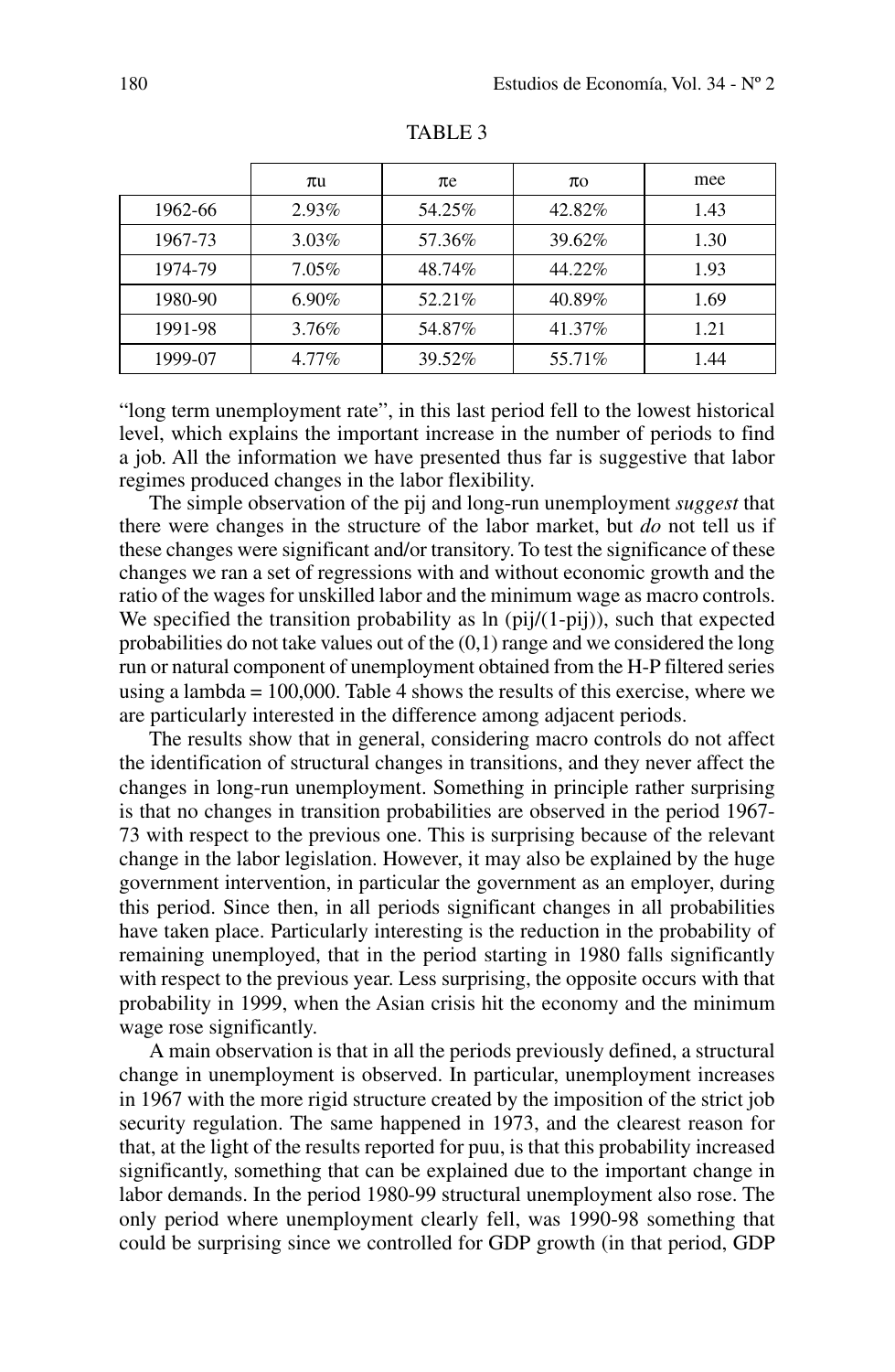|                  |              | Unemployment* |             | Lti(Pue/I-Pue) | L.~1–Pee       |                 | Ln(PuuIl-Ptrn) |                 |
|------------------|--------------|---------------|-------------|----------------|----------------|-----------------|----------------|-----------------|
| 1962-1966        | 0.04         | 0.05          | 0.5         | 0.27           | 1.80           | 1.48            | $-1.58$        | $-1.12$         |
|                  | (4.11)       | $(30.06)$ **  | (1.26)      | $(3.43)$ **    | $(6.44)0*$     | $(24.82)$ **    | $(-2.08)$ *    | $(-8.9)$ **     |
| 1967-1973        | 0.07         | 0.08          | 0.65        | 0.39           | 1.91           | 1.56            | $-2.22$        | $-1.71$         |
|                  | $(6.21)$ **  | $(31.31)$ **  | $(1.34)$ NC | $(2.01)*$      | $(6.29)$ ** NC | $(21.04)$ ** NC | $(-2.35)^*$ NC | $(-4.69)$ ** NC |
|                  | 0.11         | 0.12          | 0.08        | $-0.20$        | 1.64           | 1.24            | $-1.27$        | $-0.71$         |
| 1974-1979        | $(10.08)$ ** | $(55.21)$ **  | (0.17)      | $(-2.9)$ **    | $(4.96)$ **    | $(24.27)$ **    | $(-1.43)$      | $(-5.94)$ **    |
| 1980-1990        | 0.12         | 0.13          | 0.23        | 0.00           | 1.55           | 1.22            | $-1.49$        | $-1.03$         |
|                  | $(13.47)$ ** | $(71.83)$ **  | $(0.58)$ NC | (0.02)         | $(5.75)$ ** NC | $(23.66)$ ** NC | $(-1.93)$      | $(-8.07)$ ** NC |
| 1991-1998        | 0.09         | 0.10          | 0.87        | 0.60           | 1.68           | 1.28            | $-1.91$        | $-1.39$         |
|                  | $(7.87)$ **  | $(175.57)$ ** | (1.89)      | $(8.57**$      | $(5.03)$ ** NC | $(26.92)$ ** NC | $(-2.12)^*$    | $(-11.91)$ **   |
| 1999-2007        | 0.10         | 0.11          | 0.67        | 0.33           | 1.51           | 1.02            | $-1.73$        | $-1.06$         |
|                  | $(7.22)$ **  | $(128.38)$ ** | (1.19)NC    | $(5.66)$ **    | $(3.82)$ **    | $(39.27)$ **    | $(-1.61)$      | $(-12.85)$ **   |
| $\Delta ln(GDP)$ | 0.01         |               | 0.76        |                | $-0.34$        |                 | $-1.52$        |                 |
|                  | (0.65)       |               | (1.61)      |                | $(-0.95)$      |                 | $(-1.87)$      |                 |
| Ln(M.W/A.W)      | 0.00         |               | $-0.16$     |                | $-0.22$        |                 | 0.31           |                 |
|                  | (0.75)       |               | $(-0.61)$   |                | $(-1.23)$      |                 | (0.64)         |                 |
| Obs.             | 179          | 180           | 175         | 176            | 175            | 176             | 163            | 164             |
| R <sub>2</sub>   | 0.99         | 0.99          | 0.34        | 0.33           | 0.96           | 0,96            | 0.65           | 0,65            |

TABLE<sub>4</sub> Unemployment and Transition Probabilities Evolution

\*\*Significant at 1% \*Significant at %.

NC: no significafive change with respect to the previous period.

grew significantly more than in the previous ones). Our interpretation is that the return to democracy was favorable for the labor market because there was an institutional consolidation of the economic model.

#### **4. Concluding Remarks**

In this paper we use the quarterly employment and unemployment surveys of the University of Chile, to analyze the dynamics of the labor markets in Chile. While this cross section data has important problems in doing that, by using relatively simple and acceptable assumptions, we found results that can illuminate the debate and the analysis of the labor markets behavior.

Our results suggest that the changes in the application of the law, a more general concept than changes in the law, can tell an important part of the story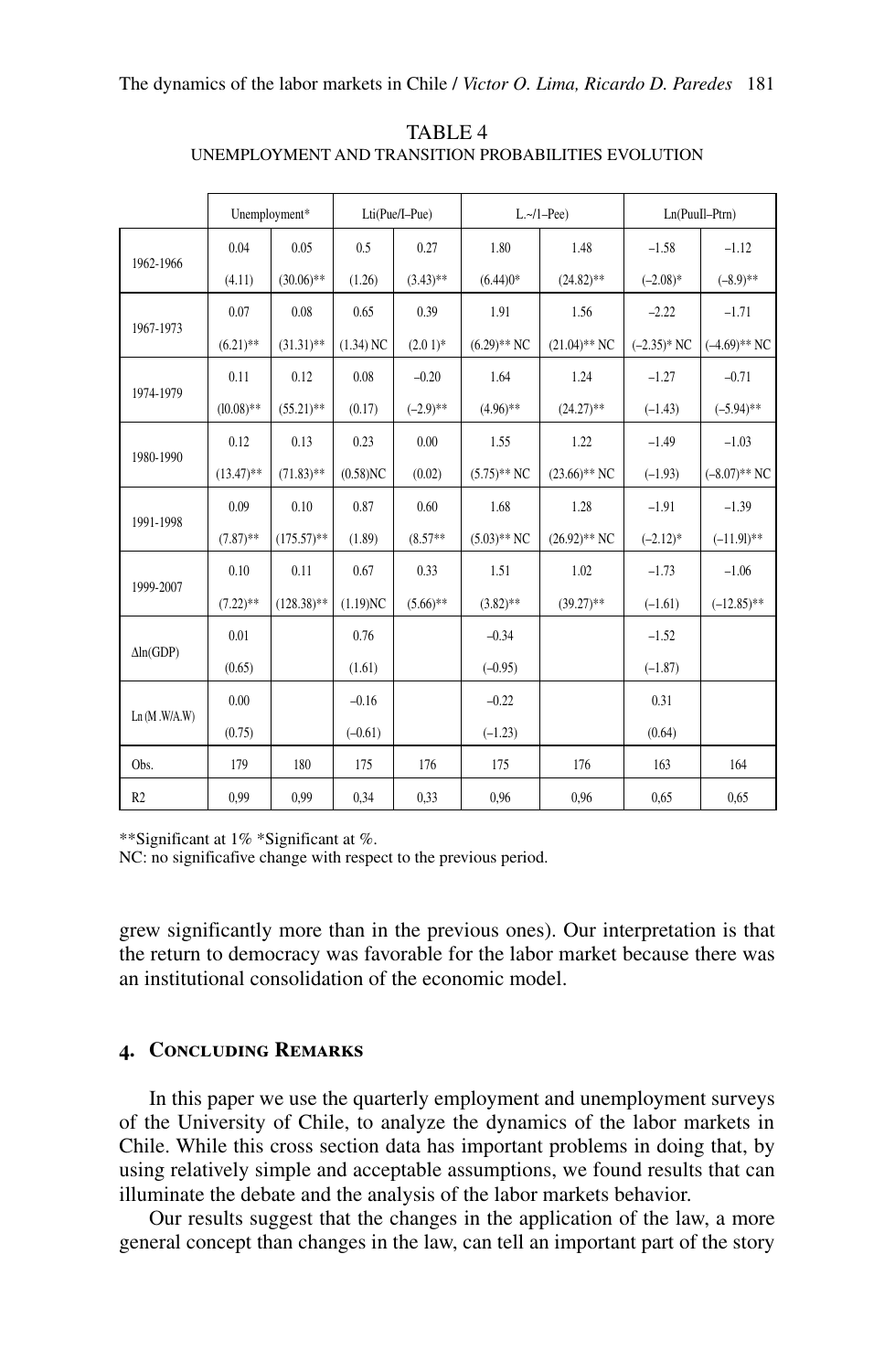of unemployment. We found that reforms such as that of 1967, which introduced the "just cause" requirement to fire workers, did not help workers to keep their jobs, but there is no evidence of significant changes in inflexibility. Other labor regimes significantly affected transitions, but surprisingly, it was the new regime identified in 1990, that increased mobility. We interpret this as the result of the consolidation of a flexibility prone model that, until then, had been associated with an unpopular imposition by the military regime. Finally, we do not find any evidence showing that after 1998 the changes in labor participation and consequently, that the explanations of the changes in the unemployment rate could be associated with "added and discouraged worker effects."

#### **References**

- Besley, T. and R. Burgess (2004). Can labor regulation hinder economic performance? evidence from India. *The Quarterly Journal of Economics* 119 (1), 9, 134.
- Bergoeing, R. and F. Morandé (2002). "Crecimiento, empleo e impuestos al trabajo: Chile 1998-2001", *Working Paper* 127, Ingeniería Industrial, Universidad de Chile.
- Bravo, D., J. Ramos and S. Urzúa. (1999). "Las Diferencias en Desempleo: INE - U. de Chile". Manuscrito. Universidad de Chile.
- Cahmi, A., E. Engel and A. Micco (1987). "Dinámica de Empleo y Productividad en Manufactura: Evidencia Micro y Consecuencias Macro", *Working Paper* Nº 17, Departamento de Ingeniería Industrial, Universidad de Chile.
- Chumacero, R. (2000). "¿Qué le deberíamos pedir al candidato?: La controversia sobre la tasa de desempleo en Chile", *Revista de Análisis Económico*, Santiago, Chile.
- Cowan, K., A. Micco; A. Mizala; C. Pagés, and P. Romaguera (2005). *Un Diagnóstico del Desempleo en Chile,* edited by the Centro de Microdatos, Department of Economics, Universidad de Chile.
- Edwards, A. C. and S. Edwards (1987). *Monetarism and Liberalization, The Chilean Experiment*. Ballinger Publishing Company, Cambridge, Massachusetts.
- Forteza, A. and M. Rama (2001). "Labor Market Rigidity and the Success of Economic Reforms Across More than One Hundred Countries". World Bank. *Working Paper* 2521.
- González, P. (1996). "Normativa y Política Laboral en Chile", *Estudios Cieplan*, 43, September.
- Hachette, D. and R. Lüders (1993). *Privatization in Chile: An Economic Appraisal*, ICS Press.
- Haindl, E. (1985). "Un Modelo para la Determinación de Flujos y Parámetros Dinámicos en el Mercado del Trabajo", *Estudios de Economía*, Vol. 12, Nº 1, pp. 29-48.
- Harberger, A. (1985). "Observations on the Chilean Economy, 1973-83," *Economic Development and Cultural Change*, 33 April.
- Heckman, J. and C. Pagés (2000). "The Cost of Job Security Regulation: Evidence from Latin American Labor Markets". *Working Paper* 430, Inter-American Development Bank.